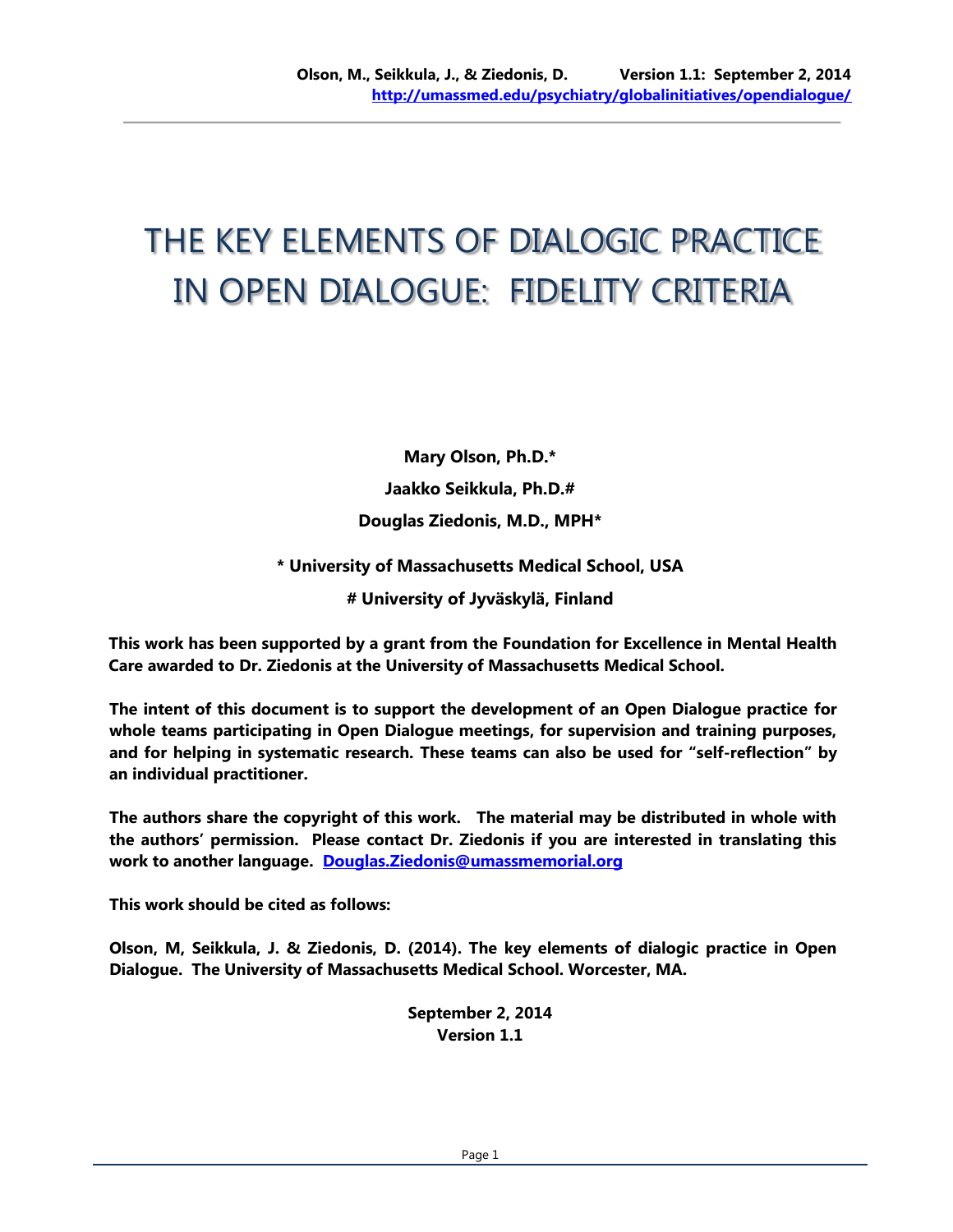#### **Introduction**

"Dialogic Practice" arose from "Open Dialogue" as an approach to help persons and their families feel heard, respected, and validated. Starting in 1984, at Keropudas Hospital in Tornio, Finland, staff already trained in family therapy decided to change the way inpatient admissions were handled. Following the work of Yrjö Alanen (1997), they altered their response to acute crises by having a network meeting, bringing together the person in distress, their family, other natural supports, and any professionals involved, in advance of any decision about hospitalization. This was the birth of a new, open practice that evolved—in tandem with continued clinical innovation, organizational change, and research--into what has come to be known as "Open Dialogue," first described as such in 1995 (Aaltonen Seikkula, & Lehtinen, 2011; Seikkula et al., 1995). The "openness" of Open Dialogue refers to the transparency of the therapy planning and decision-making processes, which take place while everyone is present. (It does not mean that families are forced to talk about issues therapists think they should be open about.) From the outset, this network approach was for all treatment situations. Over a ten-year period, this formerly traditional inpatient facility in Tornio was transformed into a comprehensive psychiatric system with continuity of care across community, outpatient, and inpatient settings.

The practice of Open Dialogue thus has two fundamental features: (1), a community-based, integrated treatment system that engages families and social networks from the very beginning of their seeking help; and (2), a "Dialogic Practice," or distinct form of therapeutic conversation within the "treatment meeting." This current document divides Dialogic Practice into twelve elements that describe the approach of the therapist(s) in the treatment meeting to the person, their network, and all the helpers.

The treatment meeting constitutes the key therapeutic context of Open Dialogue by unifying the professionals and the network into a collaborative enterprise. Thus, Dialogic Practice is embedded in a larger psychiatric service that shares its premises, because it is essential to have both aspects. The Open Dialogue approach is an integrative one in which other therapeutic modalities (Ziedonis, Fulwiler, Tonelli, 2014; Ziedonis et al, 2005; Ziedonis 2004) can be added, adapted to the needs of the person and family, as part of an unfolding and flexible "treatment web" (Hald, 2013; Seikkula & Arnkil 2014).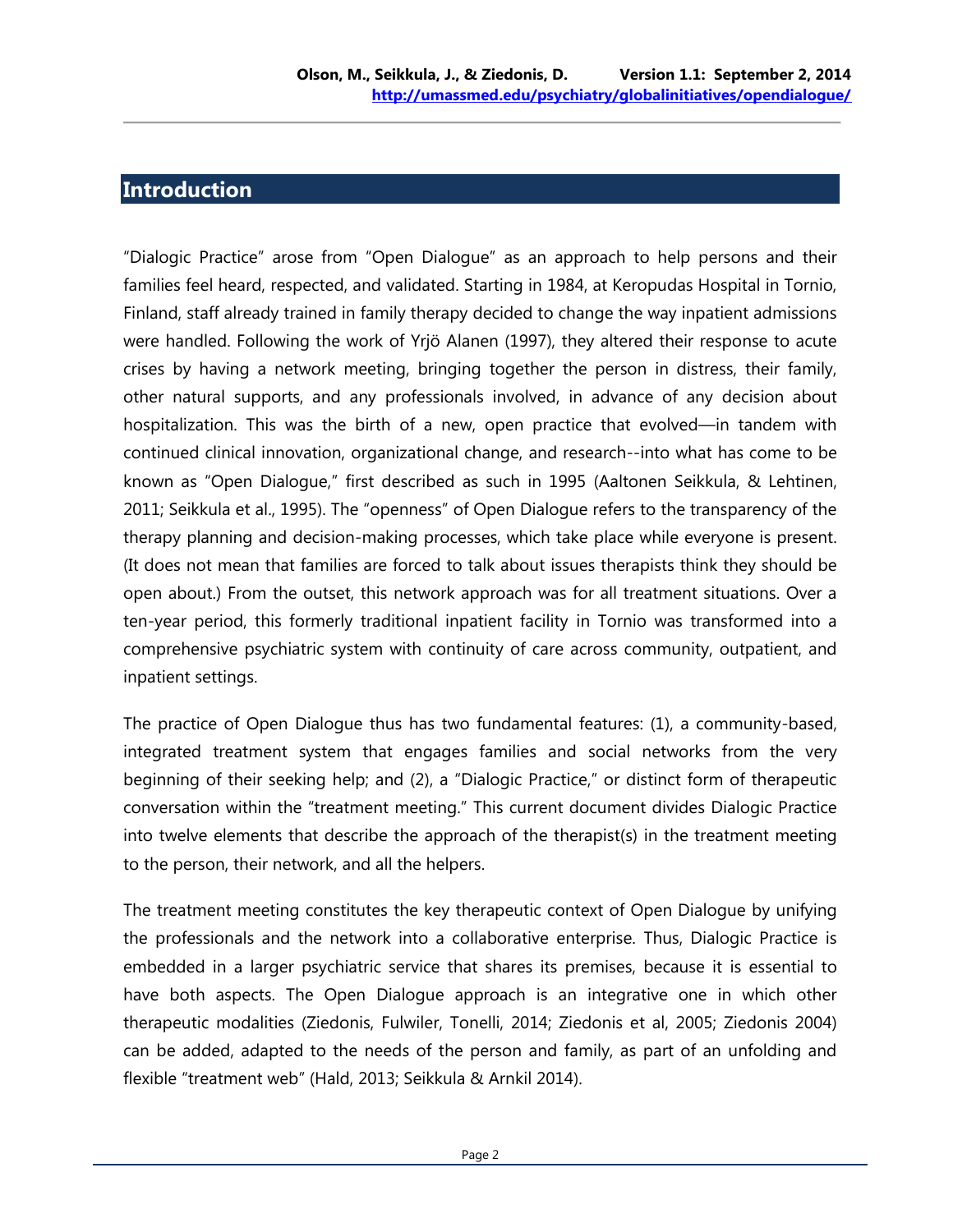There are seven basic principles of Open Dialogue, which are the overarching guidelines that the Finnish team originally proposed (Seikkula et al., 1995). The principles are listed in the Table below:

| <b>TABLE 1: The Seven Principles of Open Dialogue</b> |
|-------------------------------------------------------|
| <b>IMMEDIATE HELP</b>                                 |
| SOCIAL NETWORK PERSPECTIVE                            |
| <b>FLEXIBILITY AND MOBILITY</b>                       |
| <b>RESPONSIBILITY</b>                                 |
| <b>PSYCHOLOGICAL CONTINUITY</b>                       |
| <b>TOLERANCE OF UNCERTAINTY</b>                       |
| <b>DIALOGUE (&amp; POLYPHONY)</b>                     |

Relevant both to Open Dialogue as a form of therapy and a system of care, these seven principles represent the broad set of values, on which the more finely focused twelve fidelity elements of Dialogic Practice are based. For the purposes of this discussion on Dialogic Practice, the two principles of "dialogue (polyphony)" and "tolerance of uncertainty" will be given special attention as the foundation of therapeutic conversation within the treatment meeting. The other five of the seven principles, which emphasize the organizational features of the system, will be explicated in another document on organizational change and the system fidelity characteristics (Ziedonis, Seikkula, & Olson, in preparation). This companion document on organizational change will describe different ways that the Open Dialogue principles and the treatment meeting have been integrated into clinical practice, treatment programs, agencies, and systems of care.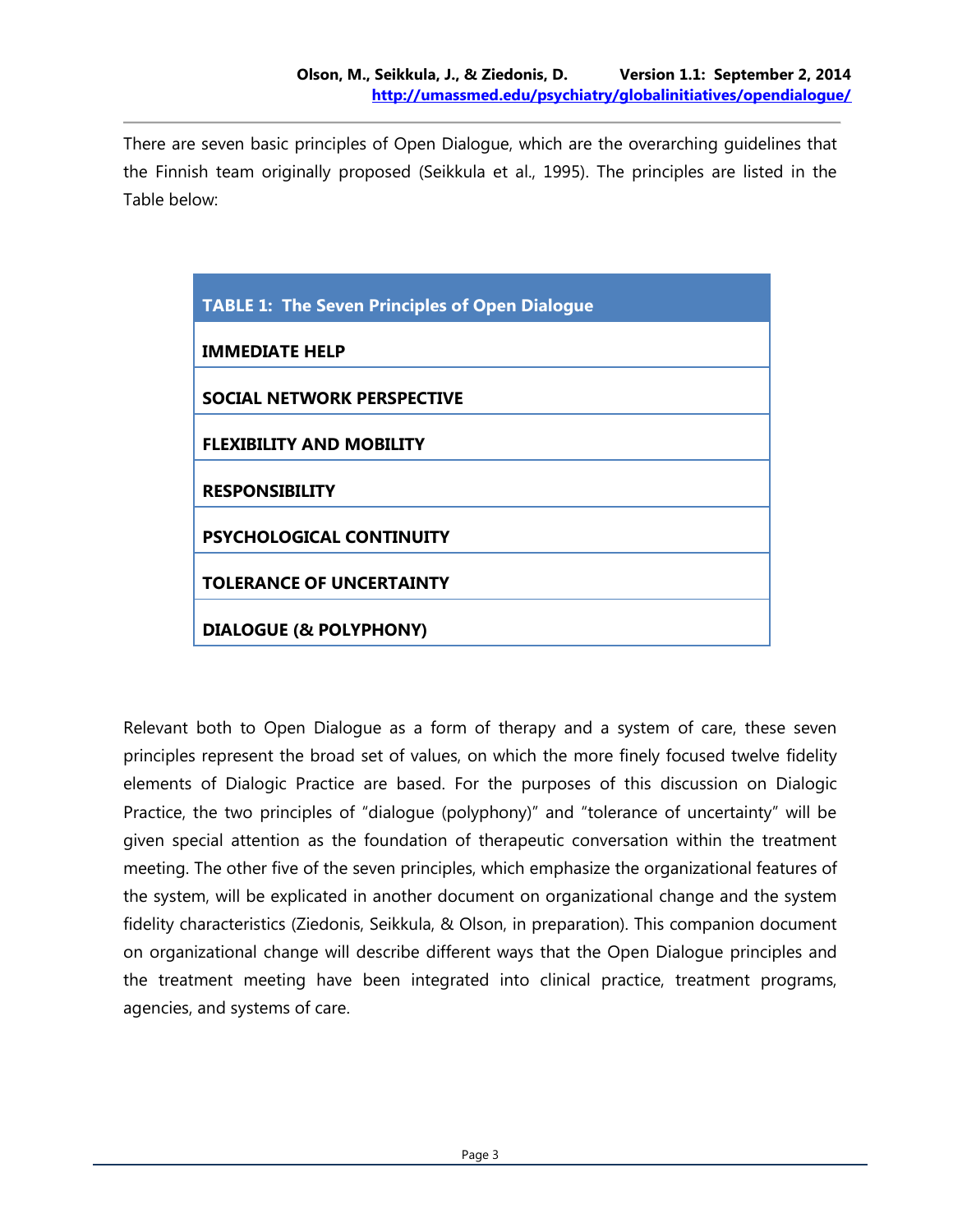In the current document on Dialogic Practice, the seven basic principles of Open Dialogue are not all covered in full detail; however they are elaborated in other readily accessible source documents (Seikkula & Arnkil, 2006; Seikkula & Arnkil, 2014). The following discussion will focus on the twelve, key elements of fidelity to Dialogic Practice that characterize the therapeutic, interactive style of Open Dialogue in face-to-face encounters within the treatment meeting.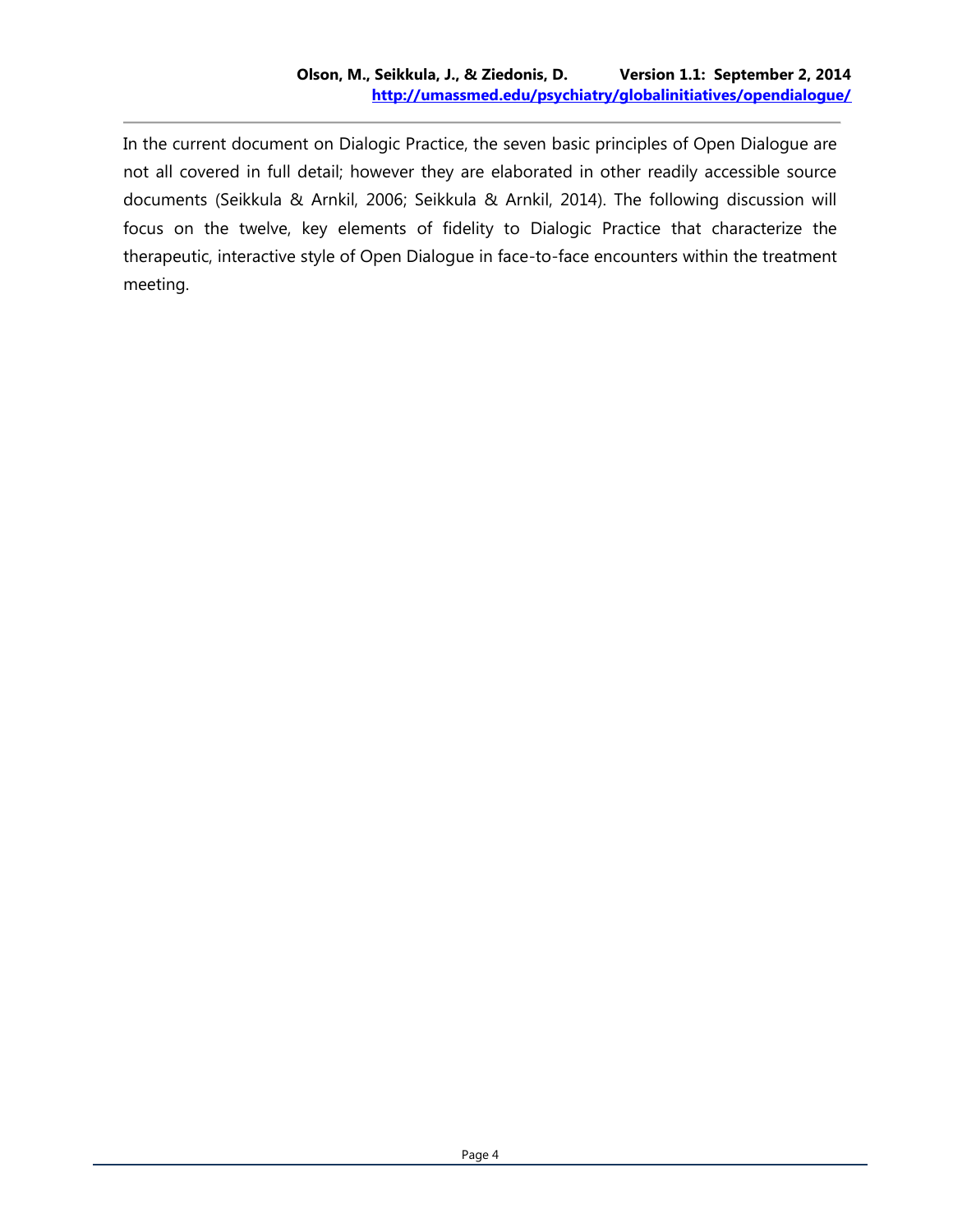#### **DIALOGIC PRACTICE: AN OVERVIEW**

To be in a transformative dialogue with people requires presence, an attention to the living moment without a preconceived hypothesis or specific agenda. The art and skill of Dialogic Practice means that the therapists' communications are not formulaic. Open Dialogue involves being able to listen and adapt to the particular context and language of every exchange. For this reason, it is not possible here to make specific recommendations for sessions in advance, or for invariant phases in the treatment process. Prescribing this form of detailed structure could actually work against the process of Open Dialogue. It is the unique interaction among the unique group of participants engaging in an inevitably idiosyncratic therapeutic conversation that provides the possibilities for positive change.

At the same time, there are systematic elements of Dialogic Practice. In this way, there is a paradox. While every dialogue is unique, there are distinct elements, or conversational actions on the part of the therapists, that generate and promote the flow of dialogue and, in turn, help mobilize the resources of the person at the center of concern and the network. This is what we mean by the key elements. They will be defined and described below.

Dialogic Practice is based on a special kind of interaction, in which the basic feature is that each participant feels heard and responded to. With an emphasis on listening and responding, Open Dialogue fosters the co-existence of multiple, separate, and equally valid "voices," or points of view, within the treatment meeting. This multiplicity of voices within the network is what Bakhtin calls "polyphony." In the context of a tense and severe crisis, this process can be complex, requiring sensitivity in bringing forth the voices of those who are silent, less vocal, hesitant, bewildered, or difficult to understand. Within a "polyphonic conversation," there is space for each voice, thus reducing the gap between the so-called "sick" and "well." The collaborative exchange among all the different voices weaves new, more shared understandings to which everyone contributes an important thread. This results in a common experience which Bakhtin describes as "without rank."

As stated above, by calling a sequence "dialogical," we mean specifically that the sequence has the potential for a person to feel heard, which is the beginning of any change. Evaluating the dialogical quality of a conversation means, first and foremost, evaluating the responsiveness of the therapists. Among the first steps is often for one of the therapists to engage with the person at the center of the crisis in a careful, detailed, back-and-forth interchange. The purpose is to listen and, as necessary, assist in finding words for the person's distress,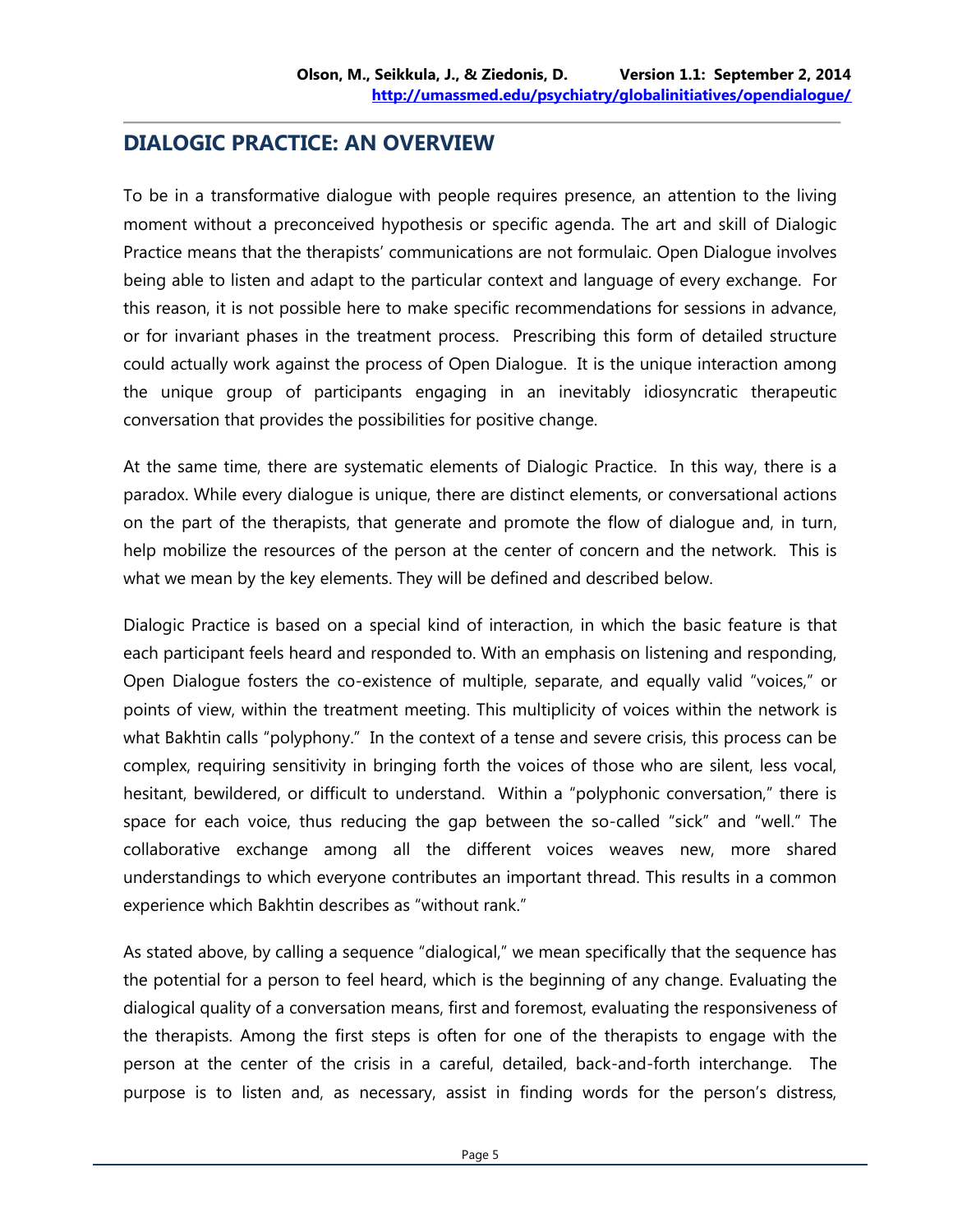otherwise embodied in symptoms, and evolve toward a common language. As illustrated below, having input from the network assists in shedding further light on the nature of the crisis. The dialogical therapist invites each person in the meeting to share their perspective and the various, related issues that come up during the conversation. Instead of looking at therapists' skills in terms of the way they conduct a structured interviewing methodology, the principal criterion is the often personal way the therapists respond to the afflicted person's utterances and those of others present in the meeting.

#### **Responding and Reflecting**

There are two fundamental skills required for clinicians to do Dialogic Practice: the skill of responding and the skill of reflecting (Rober, 2005). The skill of responding is a three-part process that applies to the way all the fidelity elements are employed. This process must be present to call an exchange dialogical. While defining the quality of the therapist's action, one has to look at the (1) client's initial utterance; (2) the therapist's response to that utterance; and (3) the response to the response given. How does the therapist's response further the experience of each participant in being heard, understood, and acknowledged? How do these three steps generate dialogically responsive interaction?

The other basic skill of Dialogic Practice—the skill of reflecting--is the ability to engage in an open, participatory, transparent, and jargon-free conversation with the network and other professionals in the meeting. The skill of reflecting builds on the skill of responding.

Parenthetically, "reflecting" is different than how this same term is used in other forms of therapy. For example, in motivational interviewing, "reflecting" refers to how the therapist actively listens to what the client says. In Dialogic Practice, this term refers instead to the way the professionals talk about their own ideas in front of the family. We have learned from others that this can be confusing since many therapists interested in Dialogic Practice have also been trained in motivational interviewing.

#### **Monologue and Dialogue**

The Open Dialogue treatment meeting includes both monological and dialogical communication. So-called "monological" sequences in dialogue are necessary to make practical agreements, or to gain new information that can assist in a more complete understanding of the situation. By monological communication, we mean there are sequences in which the therapists themselves introduce conversational topics. Such sequences can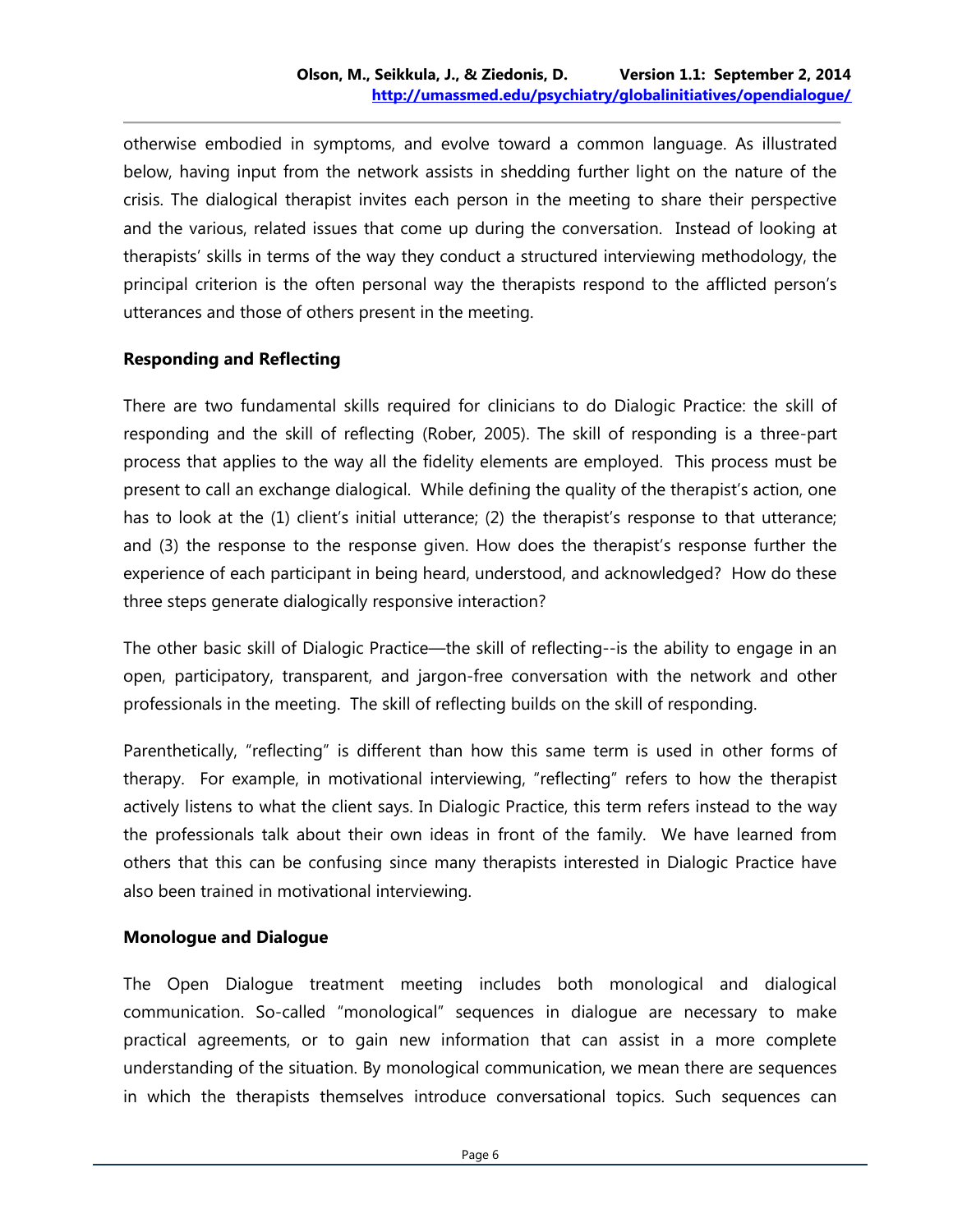comprise information gathering, providing advice, treatment planning, or otherwise initiating new subjects for discussion that did not build on what the client or another participant previously had said (Seikkula, 2002). In an Open Dialogue treatment meeting, up to one third (1/3) of the conversation can be monological, to stay consistent with the approach and conduct an effective meeting. Monologue can refer to the nature of communication either within the social network or that between the experts and the network.

That said, there is a difference between monological communication described above and what is meant by the term, "monological discourse." The latter refers to an institutional way of talking, in which there is a privileged, top-down expert without a contributing listener. Instead of sustaining a dialogue among the various participants, all of whom are regarded as legitimate and equal, an entirely monological approach works against a more collaborative process that can lead to new ideas and creativity. In explaining this contrast further, it is helpful to refer to John Shotter's (2004) translation of "dialogical" versus "monological" discourse into the more accessible terms of "withness thinking" versus "aboutness thinking" (Hoffman, 2007). In our clinical experience, this former way of thinking and practice has tended to open up more possibilities in psychiatric crises and to help unfreeze situations away from chronicity.

In what follows, we will describe each of the fidelity elements of Dialogic Practice in Open Dialogue and give clinical examples to illustrate them. The examples are drawn from the therapy sessions of the first and second authors, working together and separately. While every session incorporates these elements, we have chosen to include illustrations from different families. The reason for this is to give a sense of the different kinds of problems and situations we have addressed. There are also additional, supplemental definitions and examples of important concepts in the Glossary. These twelve fidelity elements are not separate but often overlap and occur simultaneously in actual practice.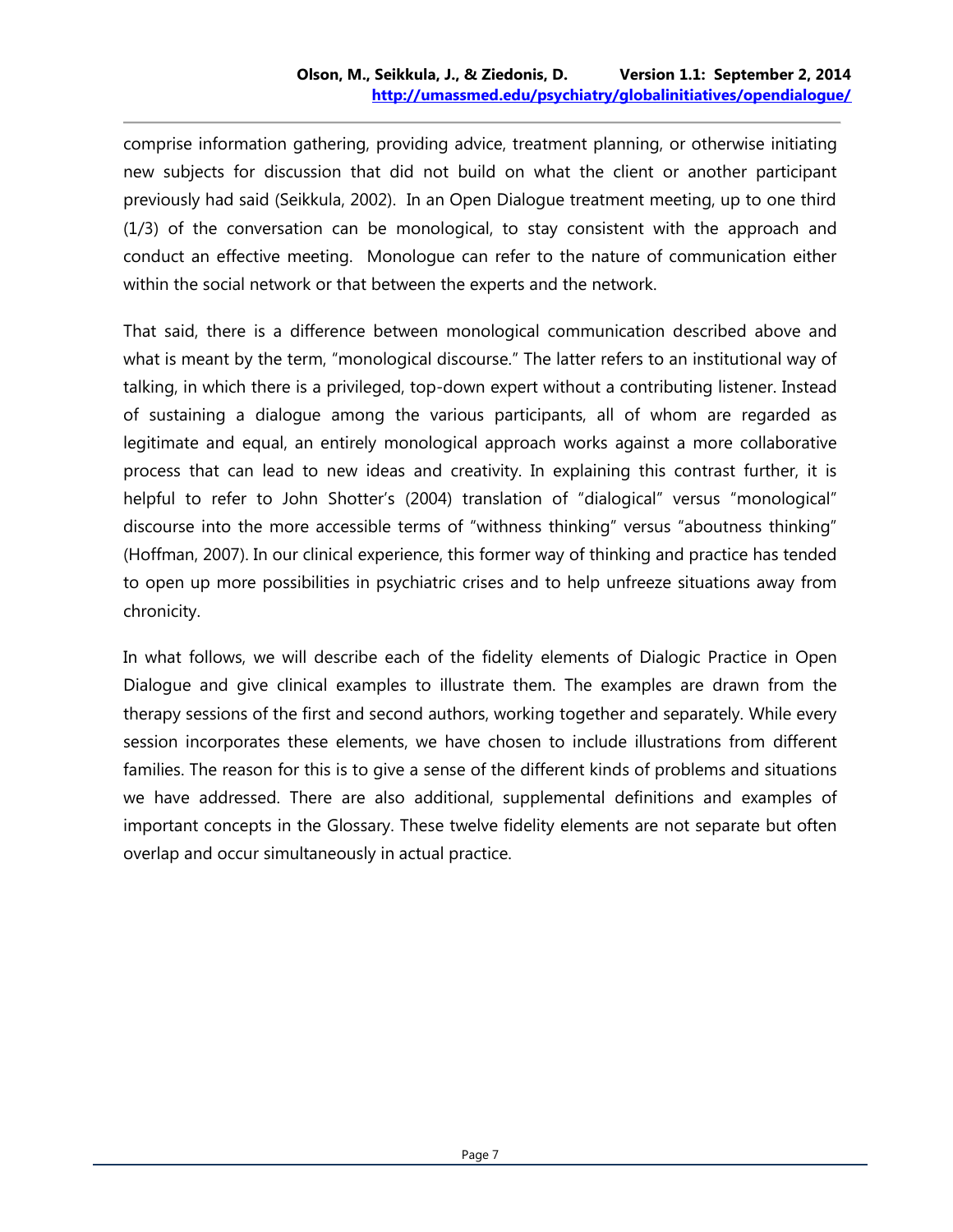| Table 2: The Twelve Key Elements of Fidelity to Dialogic Practice in Open Dialogue                              |
|-----------------------------------------------------------------------------------------------------------------|
| Two (or More) Therapists in the Team Meeting<br>1.                                                              |
| <b>Participation of Family and Network</b><br>2.                                                                |
| <b>Using Open-Ended Questions</b><br>3.                                                                         |
| <b>Responding To Clients' Utterances</b><br>4.                                                                  |
| 5.<br><b>Emphasizing the Present Moment</b>                                                                     |
| 6.<br><b>Eliciting Multiple Viewpoints</b>                                                                      |
| Use of a Relational Focus in the Dialogue<br>7.                                                                 |
| Responding to Problem Discourse or Behavior in a Matter-of-Fact Style and<br>8.<br><b>Attentive to Meanings</b> |
| <b>Emphasizing the Clients' Own Words and Stories, Not Symptoms</b><br>9.                                       |
| 10. Conversation Amongst Professionals (Reflections) in the Treatment Meetings                                  |
| 11. Being Transparent                                                                                           |
| 12. Tolerating Uncertainty                                                                                      |

# **THE TWELVE KEY ELEMENTS OF FIDELITY TO DIALOGIC PRACTICE**

#### **1. Two (or More) Therapists**

The Open Dialogue approach emphasizes the importance of multiple therapists meeting as a team with the social network. There should be at least two therapists in the meeting. The teamwork is essential to responding effectively to severe, acute crises and chronic psychiatric conditions. One therapist can be interviewing the client(s), while the other takes a listening and reflecting position. Or, it can be the case that both therapists are asking questions and engaging in reflections. The "reflecting process" of Tom Andersen (1991) and the "reflective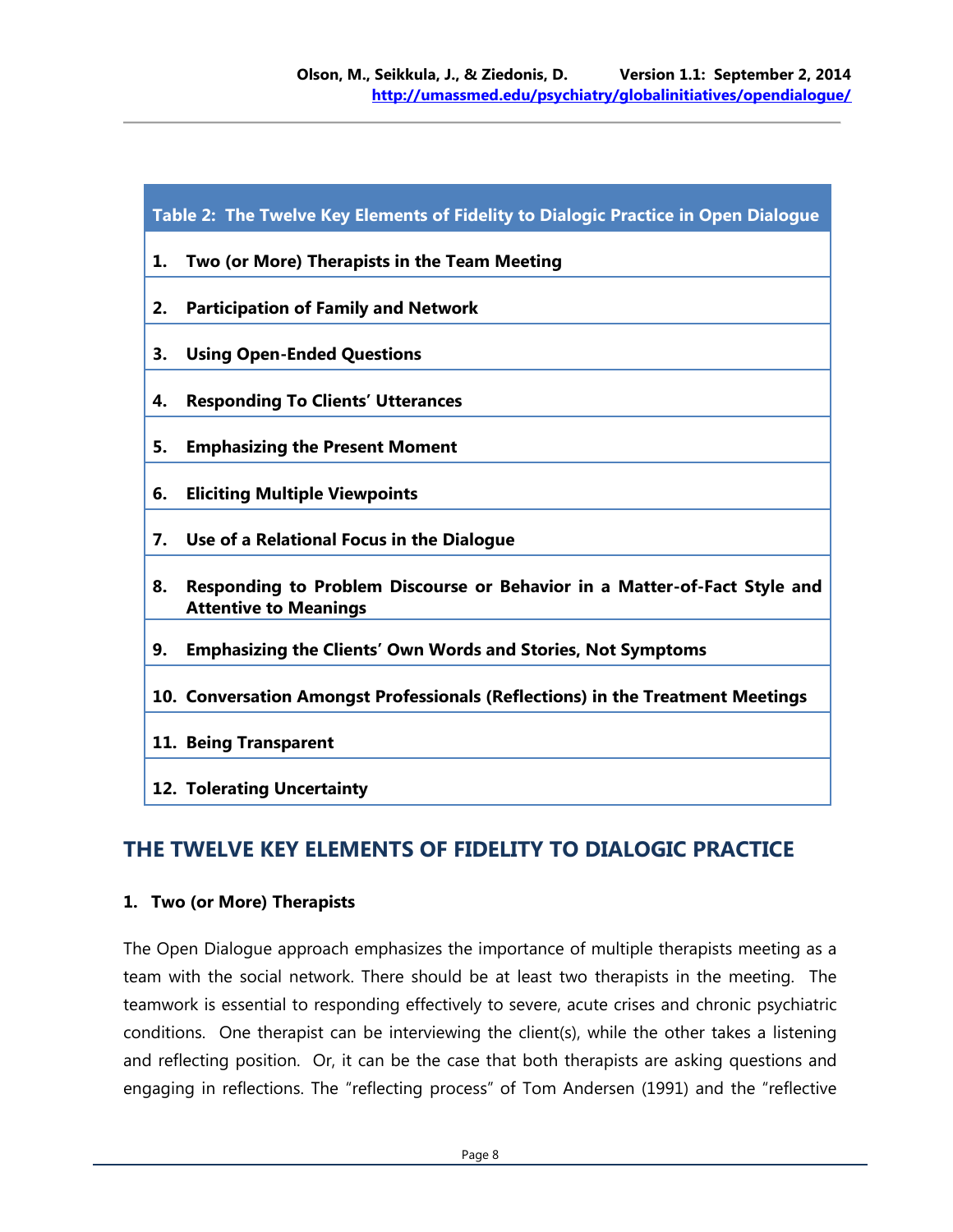talk" of Seikkula & Arnkil (2006) are both acceptable formats and will be described in greater detail under Item #10 below. Further, it is important to differentiate Open Dialogue practice from elective, non-crisis-service, outpatient therapy. Over the past decade, Dialogic Practice has been adapted to more ordinary couple and family therapy (Olson, 2012; Seikkula, 2014), in which it is possible to conduct Dialogic Practice as a solo therapist. Of note, we are writing a summary of our experience on how to conduct Dialogic Practice as a solo therapist that we will reference here when completed.

#### **2. Participation of Family and/or Network Members**

The engagement with the network begins on the phone with the clinician asking the caller such questions as, for instance: "Who is concerned about the situation or who has been involved?" "Who could be of help and is able to participate in the first meeting?" "Who would be the best person to invite them, you or the treatment team?" These questions both facilitate network participation and help to organize the meeting in a nonhierarchical way, that is, with input from the client(s).

By valuing the inclusion of the family and other members of the social network from the very beginning, they typically become important partners in the treatment process throughout. At the same time, there is flexibility based on the willingness of the person at the center to have their relatives present. The team can meet separately with different family and network members when conjoint meetings are not possible, as in many instances of violence and abuse.

As we will describe below (under Element #6), meetings without family or network members involved can also occur in which the therapist will then ask questions inviting the person to comment on what they think an absent member would say if they were present.

#### **3. Use of Open-Ended Questions**

The actual treatment meeting itself begins with open-ended questions asked by the clinicians. After introductions, an opening thus could be formulated by simply asking, "Who would like to start?" Or, "what would be best way to begin?" Once this kind of collaborative process becomes established and expected, it is naturally carried forward into subsequent meetings as a taken-for-granted element. In the very first appointment, it is important to emphasize the two questions that routinely commence an Open Dialogue meeting and were proposed by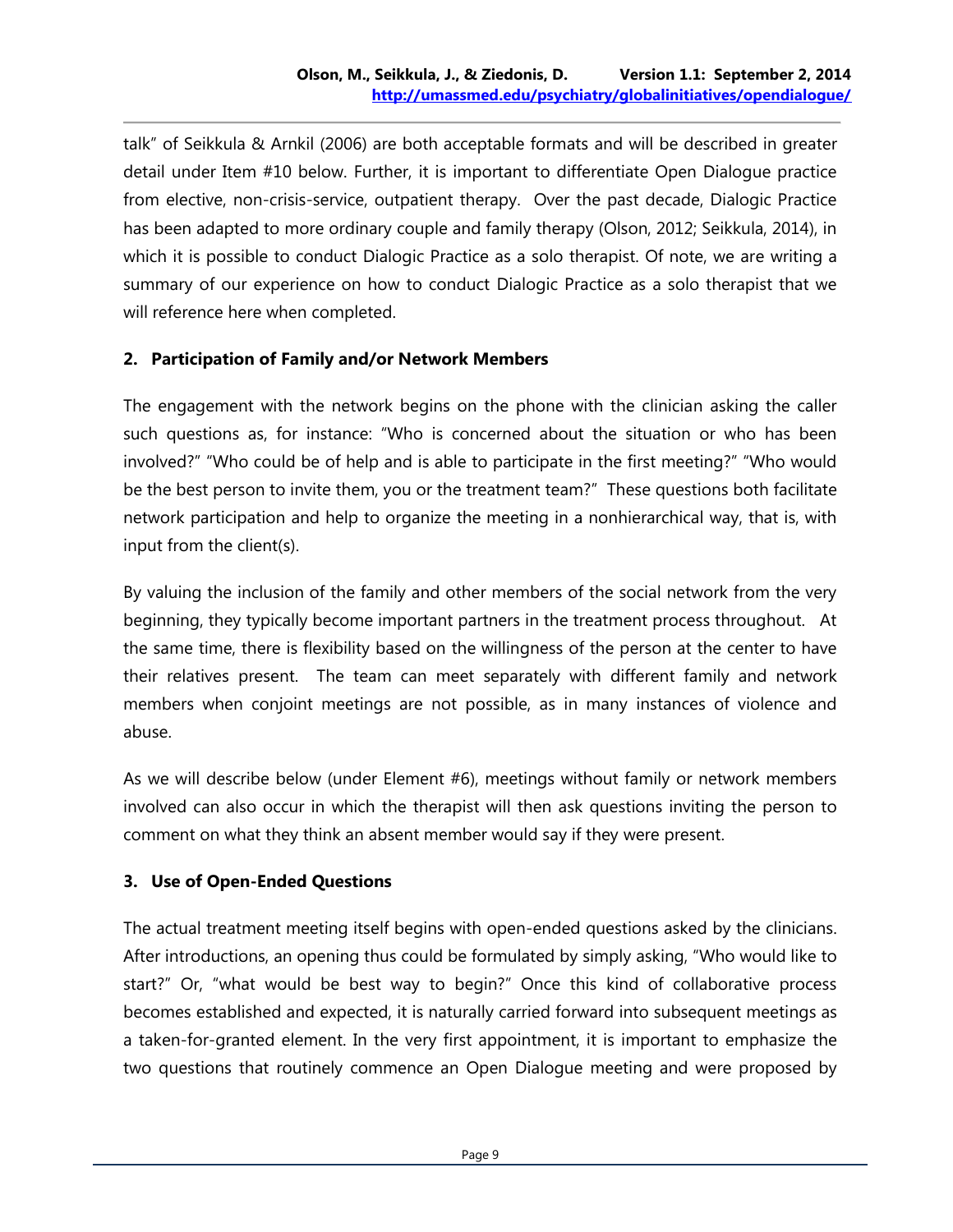Tom Andersen (1991). They are: (1) "what is the history of the idea of coming here today?" And, (2) "how would you like to use this meeting?"

In this way, there are three subcategories of open-ended questions that we would like to address. First, there is the use of the "two questions" in the very first meeting; second, there is the use of the second of those questions in every meeting, and third, the ongoing practice of open-ended questions throughout the treatment process.

# *A.The History of the Idea to Have the Meeting?*

"What is the history of the idea of the meeting? This question usually occurs only in the initial meeting and comes at the beginning. But, depending on the nature of the intake, it can also come later in the first meeting. It can be phrased in various ways and is addressed initially to the whole assembly, not just one person. "How did you have the idea to have this meeting?" Alternately, it is possible to start by asking, "Who first thought of having this meeting?" There is also a range of possible follow-up questions meant to engage everyone present: "How did others learn about this idea? What did you think of coming here today? Who agreed the most and least with the idea of contacting the team? What would you like to accomplish?

It is important to give everyone a chance to discuss their ideas about the meeting. At the same time, if, at any time, someone does not wish to speak, it is equally important not to force them to do so.

This type of question invites people to speak in a reflective voice. By reflective, we mean asking people to discuss their own purposes, intentions, and aims with regard to the decision of seeking help. Beginning in this way, this first question addresses the immediate context and is neutral toward any definition of a problem or symptom. It encourages people to describe the situation leading up to the meeting and the important people involved. Despite the emphasis on history, the question gives immediate multiple entrees into the present moment. Andersen (1991) writes, "The idea behind this question is to reach an understanding about how much those who are present are committed to the idea of being present (p. 159)." Often when asked, different participants express different viewpoints on their commitments to being present, which is important to know, especially when the idea of therapy itself may be contested terrain. At other times, this question can locate a potential resource by identifying people not present who could be helpful. This question does not have just one meaning or effect, and sometimes something completely unexpected happens.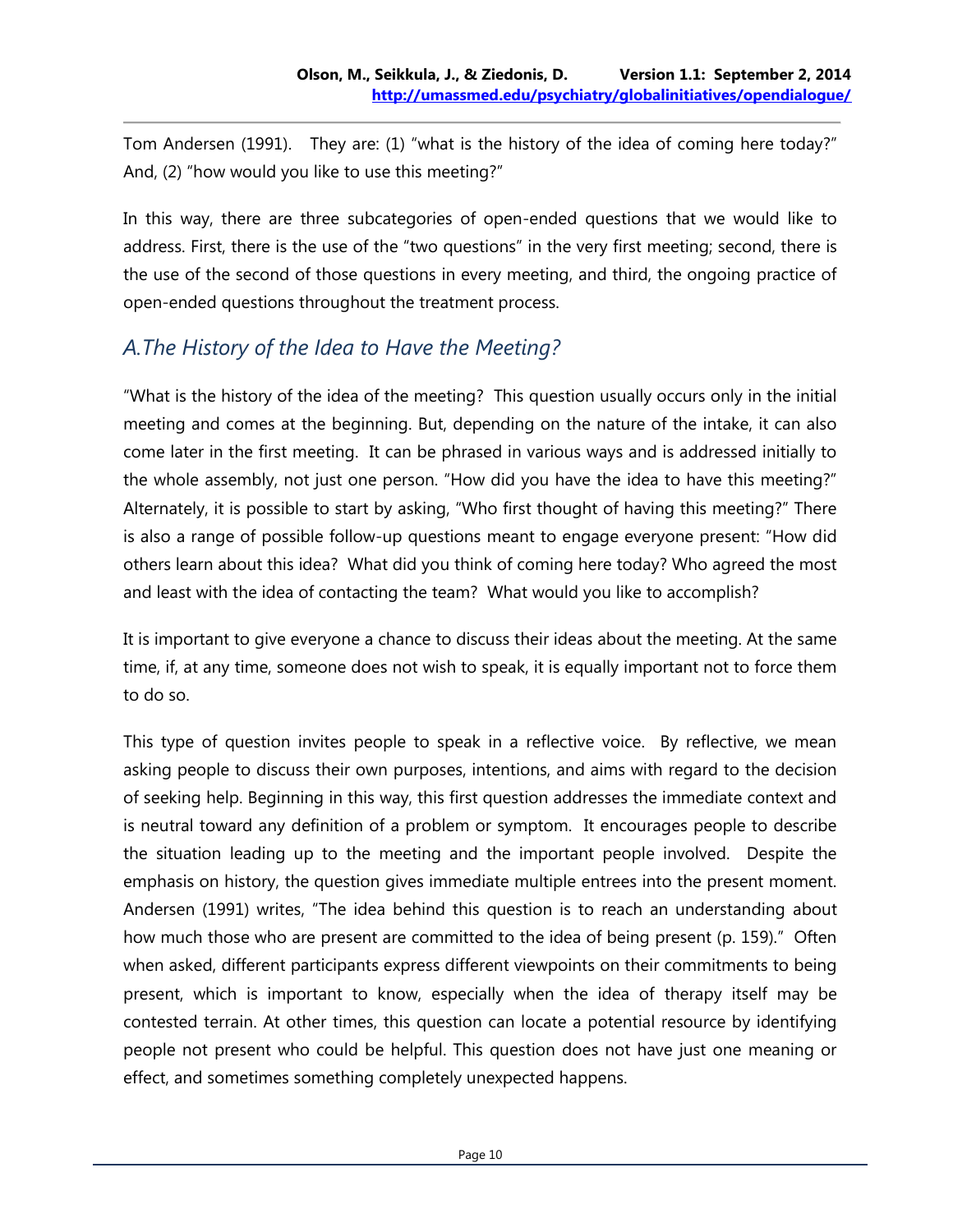# *B. How Would You Like To Use this Meeting?*

The second question is "How would you like to use this meeting?" The question can be phrased in different ways. As with the earlier question, the second question is addressed to the whole assembly, not to one person. At the same time, it is important to give everyone a chance to respond to this question.

This second question is asked in the first meeting and, with some variation, in all subsequent meetings. Usually this question occurs at the beginning of a meeting. There are instances where it comes later, so the timing depends on the therapist being sensitive to the particular nuances of how a particular meeting is unfolding.

The rationale behind this question is that in Dialogic Practice, it is the clients rather than the professionals, who principally determine the content of the meeting, That is, we talk about what the clients want to talk about. For this reason, in every meeting, the therapist asks the client how they wish to use the meeting. Over time, with such repetition, the second question may become more implied, rather than directly stated.

# Case Example of the Two Questions: The L. Family

The L. Family consisted of David, age 59, a paralegal, his wife, Tracy, age 56, an occupational therapist, and their son, Jack, age 30, who rarely spoke and lived with his parents. Jack was hospitalized for depression for the first time when he was 16 years old. He has had multiple diagnoses over the years (psychosis NOS, schizoaffective disorder, and schizophrenia) and had been involved with mental health services until several years ago. The first Open Dialogue meeting with this family began with the two therapists and the parents sitting together in a circle, while Jack chose to sit in a chair slightly outside the arrangement, listening, seeming occasionally to be communicating with invisible presences. There were pleasantries exchanged at the beginning and one of the therapists' then started, signaling the beginning of the therapeutic conversation:

Therapist 1: "So, here we are. Should we start?"

Therapist 2: "Yes, let's start."

The therapists introduced themselves to Jack and asked the parents if they minded being called by their first names. Therapist 1 said, "Jack, do you prefer to stay where you are, listening?" His mother suggested to Jack to join them, but Therapist 1 indicated that he did not mind if Jack stayed where he was, if that is where he felt most comfortable. Therapist 1 then asked the first question: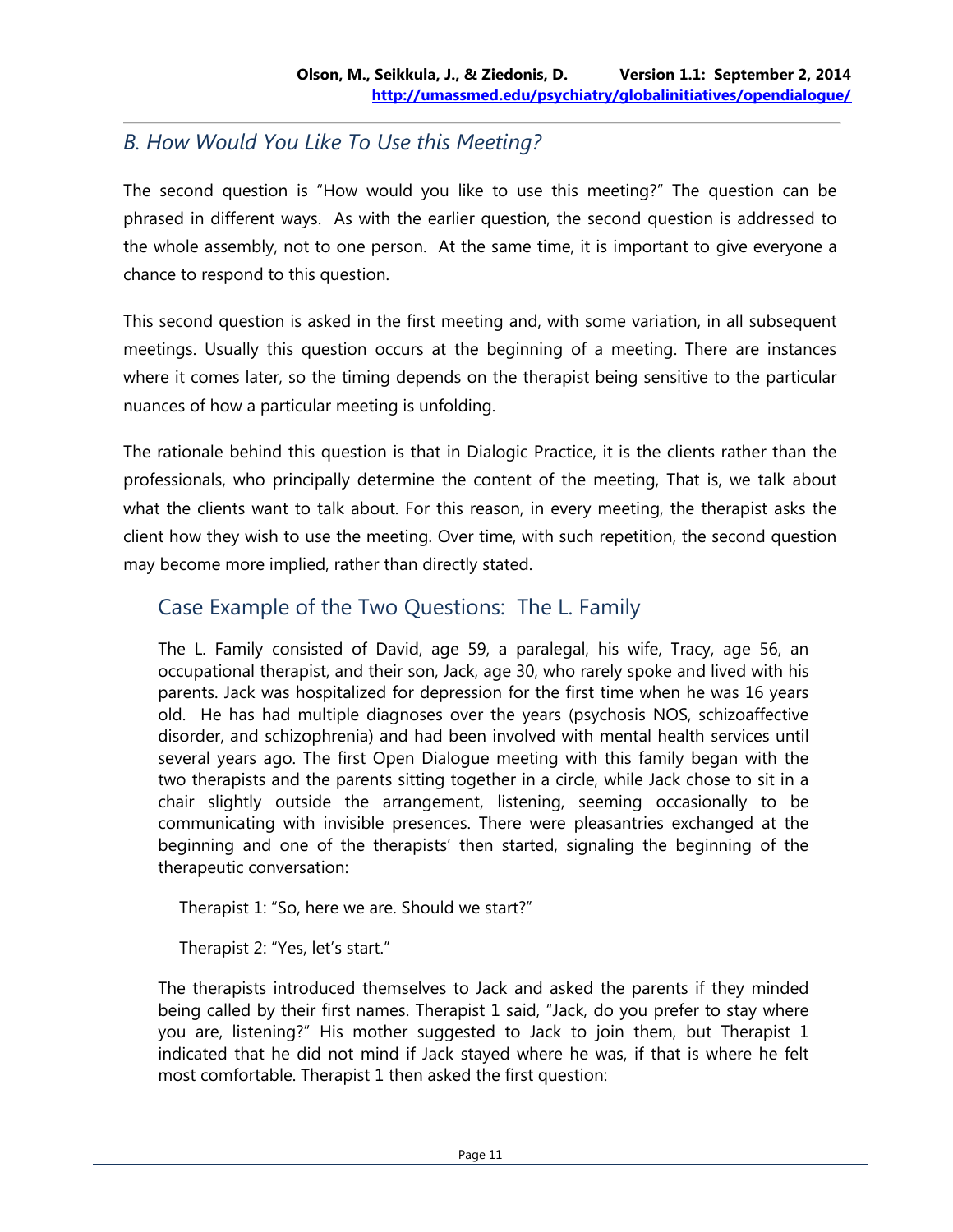Therapist 1: So there is a history behind this meeting? Was it the case that you wrote to me? Or, how was this? Someone wrote….

David: I wrote…

Therapist 1: So you wrote to me. Ok.

David: I wrote to both of you (looking at Therapist 2). I got email addresses from your universities. Actually Tracy dictated the first letter. It was a mutual decision.

Tracy: I told him to polish it up…

David: I didn't expect a direct answer.

Therapist: Yeah. You didn't expect a direct answer.

The father then described how he had been searching on the web for an alternative to the kind of psychiatric care that his son had dropped out of some years before. There were long descriptions of their negative experiences with professionals. Jack became restless and started to leave the room.

Therapist 1 (addressing Jack who is standing at the door): When did you hear about coming here for the first time?

The therapist asked this question several ways, and the parents repeated the question until Jack answered: "Three days ago."

A few minutes later, the therapist asked the second question:

Therapist 1 (looking at Tracy): How do you think it is best to use this time here now?

Tracy: It is hard for us to know what is the best to do for Jack? That is what we are thinking about mainly now. That is why we think this kind of psych treatment would be better. That it might open him up more to the ……(search for the word.)

Therapist 2: to the community? (A word Tracy had used earlier.)

Tracy. Yes, thank you, the community.

These two questions let the therapists know that the parents both were committed to the idea of doing Open Dialogue, rather than in conflict about it, and had a shared motivation to help their son. There was evidence that Jack was not opposed to the idea, since he willingly came with them. These questions created a window on the parents' joint perception that there was "more to Jack," whom, as they explained, had been defined as chronic and hopeless by the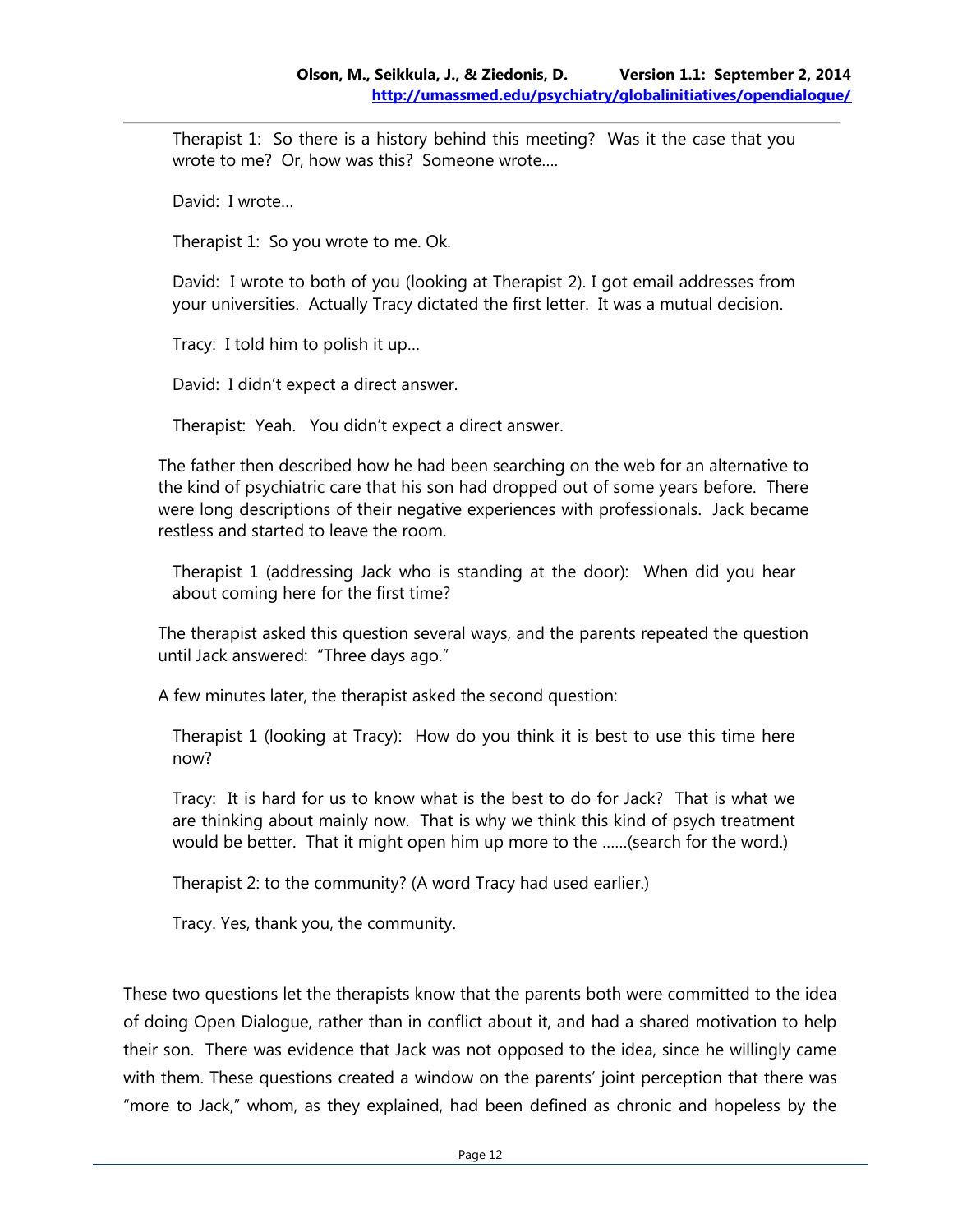mental health system. This excerpt also provides an illustration of making contact with each person early in the meeting and allowing each person to have a voice in relation to the theme being discussed, namely, the nature of the meeting.

After beginning with above-mentioned questions, it is important throughout the meeting to have in mind formulating the questions in an open-ended way, so that clients can take the initiative both to speak about what they see as important and in the way that they would like to discuss it. For therapists, this means that they guide the dialogical process by neither determining nor selecting topics, but by their way of responding to clients' utterances. In the next section, and throughout this document, there will be examples of this kind of openended inquiry.

#### **4. Responding To Clients' Utterances**

The therapist promotes dialogue by responding to the client's utterances commonly in three ways that invite a further response. This includes (A) using the client's own words; (B) engaging in responsive listening; and (C) sustaining attunement to nonverbal utterances, including silences.

#### *A. Use of the Client's Words*

The clinician actively follows what the client says and integrates the client's very same words and phrases into their responses. The above example shows how the therapists do this, closely listening to what clients say and repeating the client's own words in asking questions or making other comments. What the client has previously said is incorporated—with their very same words-- into the therapists' responses. Here is a brief vignette from the L. family of David, Tracy, and Jack that took place in the initial meeting described above.

#### Case Example of the Use of Clients' Words: The L. Family

David: I didn't expect a direct answer.

Therapist: Yeah. You didn't expect a direct answer.

David: I didn't expect an answer. I knew there was a training program in Open Dialogue. I didn't think it would be a direct possibility. I thought maybe, you'd say at a future point. I was surprised. It made me think that I was on the right track.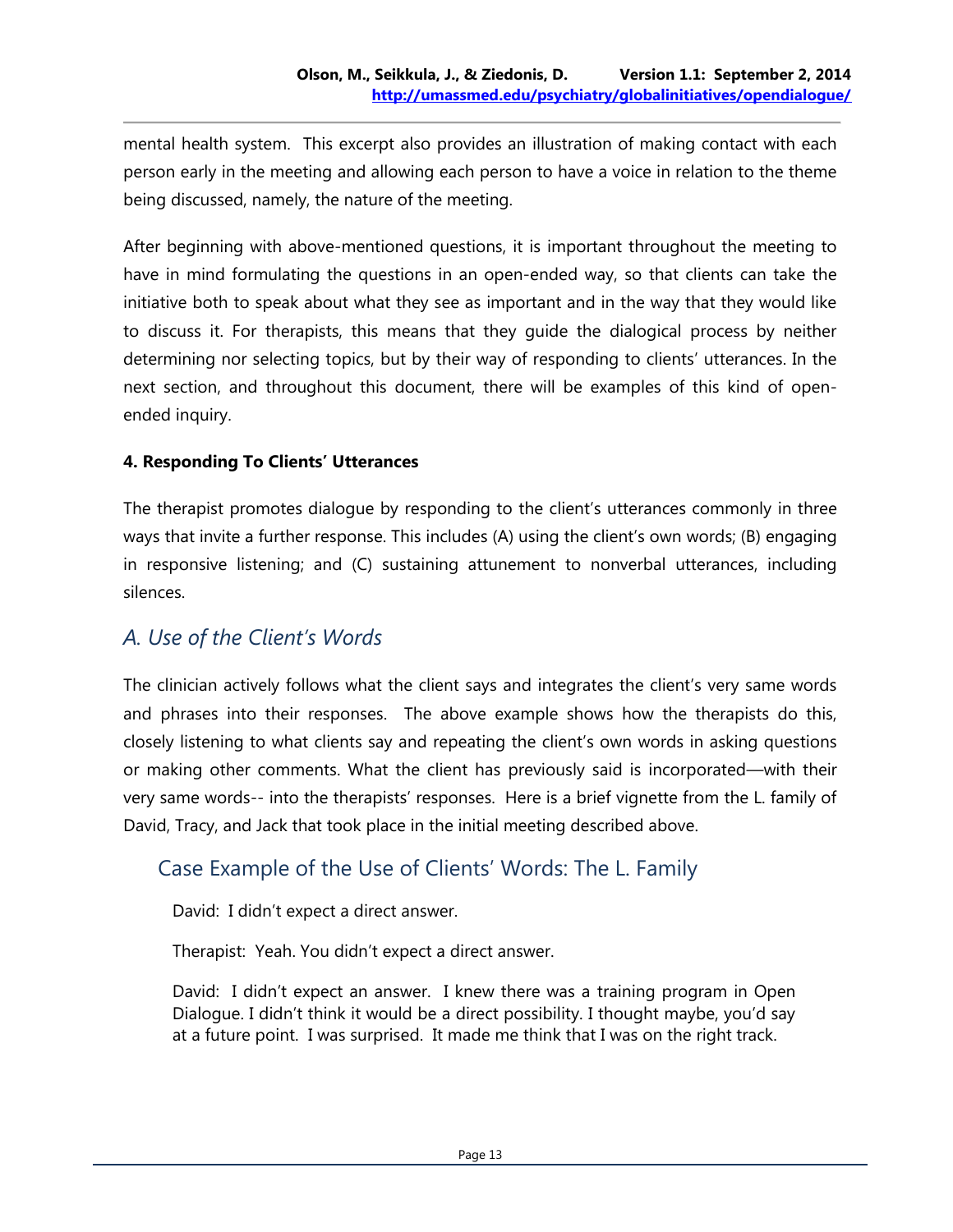## *B. Responsive Listening To Make Space for Stories That Are Not Yet Told*

The practice of repeating words leads naturally into "responsive listening," or listening without a specific agenda. Responsive listening often creates an atmosphere in which the clients' begin to tell important personal stories that they have not shared--or do not share easily--with others, especially professionals. There is evidence that the therapist's responses are effective when, for instance, there is change experienced during a meeting in the direction of a calmer atmosphere. The conversation has pauses, silences, and more shared exploration of--reflection about—issues and concerns in a dialogical ebb and flow.

In the meeting with the L. family of David, Tracy, and Jack, the therapists listened responsively. They repeated words, or, with small questions, invited alternate and more hopeful perspectives (together with a lot of "Mhms"). In response, the parents expanded on the qualities of their son that gave them hope. They told several pivotal and unexpected stories that the therapists never could have anticipated. For example, his parents described how Jack saved a woman's life in the residential community he was living in by notifying staff that she was suicidal. This and other affirming stories told during the session characterized Jack as a person capable of acting to help and protect others, rather than only as a person in need of help and protection himself. As these stories were told and heard by the Open Dialogue clinicians, a more positive identity was constituted and new possibilities were reviewed for Jack's recovery that had not been captured by his diagnoses.

## *C. Nonverbal Attunement, Including to Silences*

The therapist shows attunement to the client's analogic (nonverbal) communications. Importantly, this also includes allowing for and tolerating silences in the conversation.

It is crucial to pay close attention to what is being communicated through body-based channels as well as words. Here is an example from the above meeting when the therapist returns at a later point in the meeting to address his initial encounter with Jack:

# Case Example of Responding to a Body-Based Communication: the L. family:

Therapist 1 (addressing Jack): When I first met you in the reception, and I proposed to shake hands, you said, "No, I don't shake hands..." Can you help me a bit more: Why don't you shake hands?

Jack: I didn't feel like touching you.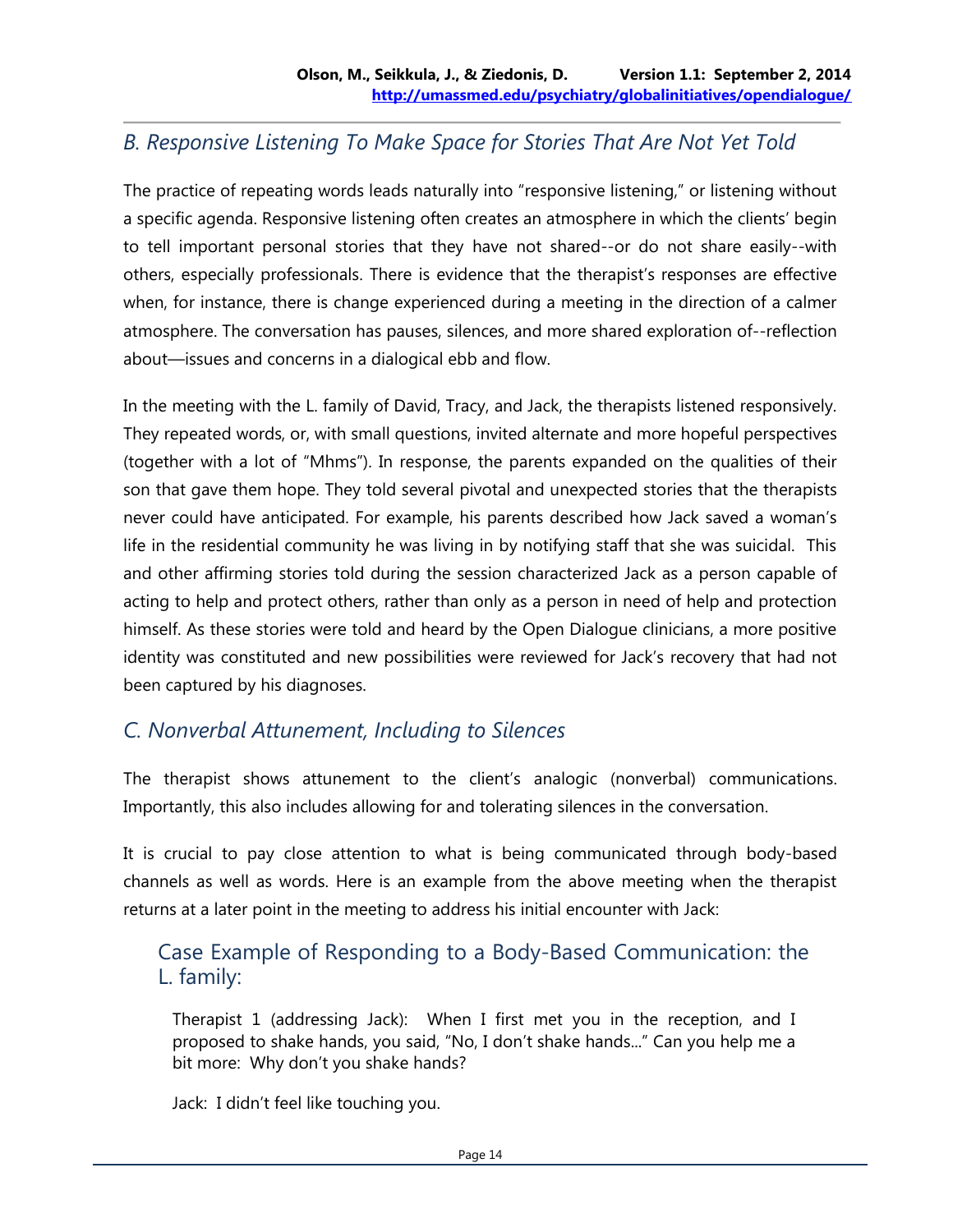Therapist 1: Oh, you didn't want to touch.

Jack: No.

In the above example, this exchange elicited from Jack a clearly verbalized preference, in contrast to expressing his voice in the meeting principally through physical gestures such as sitting outside the circle or leaving the room when sensitive issues came up. At the same time, while such analogic (nonverbal) behaviors might be viewed as symptoms, they are respected as important communications within the meeting.

In this way, therapists notice clients' gestures and movements, their breathing, change in their tone of voice, their vocal pitch, their facial expressions, and the rhythm of their utterances and changes in that rhythm. If a therapist's question produces a pause in the client's breathing, this is meaningful. It may be a sign that the question was too difficult or challenging and thus blocking the possibility of new meanings arising.

Allowing for silences in the therapeutic conversation can be another important form of therapeutic attunement, since silence often offers a creative prelude for untold stories and the emergence of new voices. The allowable period of silence cannot be quantified, but has to be felt from within the shared context. Such indices are essential for the therapists to notice and know how to respond to, with the hope of understanding as much as possible the meaning of what the client utters.

#### **5. Emphasizing the Present Moment**

The clinician emphasizes the present moment of meeting. There are two, interrelated parts to this: (A) responding to the immediate reactions that occur in the conversation; and (B) allowing for the emotions that arise.

# *A. Responding to Immediate Reactions*

This means a preference for responding to the client's immediate reactions that occur in the here-and-now therapeutic interaction, rather than on their reports on what has happened outside the therapy room. A simple example of this in the meeting described above with Jack and his family is the interchange about shaking hands.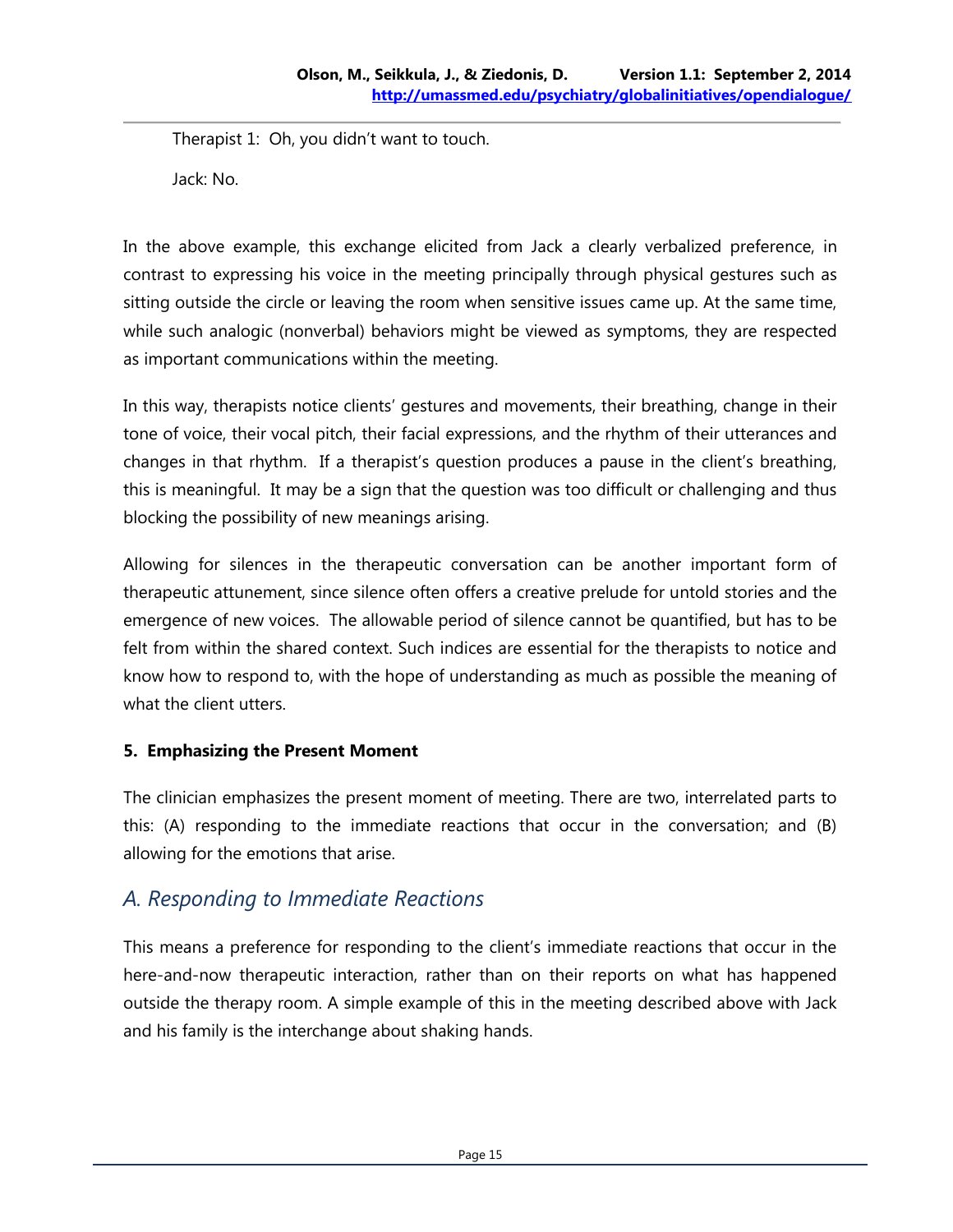## *B. Allowing Emotions to Arise*

A more complex dimension of emphasizing the present moment unfolds if the client becomes emotionally moved while speaking about a sensitive issue. When emotions arise such as sadness, anger, or joy, the task of therapists is to make space for their emotions in a safe way, but not to give an immediate interpretation of such emotional, embodied reactions. Here is an example of the latter:

## The V. Couple: Emphasizing the Present Moment When Emotions Are Present

Margaret was a 25 year-old woman who has been on disability for depression. She and her husband Henry were coming to their second session of couple therapy. The first session had focused on Margaret's symptom of severe depression. The beginning of the second session seemed rather chaotic and tense. Therapist 1 recalled the way Margaret and Henry, who were about 5 minutes late, entered the building. It seemed that there was some commotion, and Henry had to convince Margaret, who appeared quite upset and agitated, to come into the office. The therapist asked Henry how he was doing. "Quite good," he answered. The therapist turned to his wife:

T1: "Margaret, what about you?"

M: "Well, I feel differently. I did not want to come here today. I am not usually like this..."

T1: You didn't want to come here today. For some specific reason or?

M: I think that I have just been working too much, and I am tired.

T1: Mhm.

Margaret's answer seemed to contain three disconnected statements. The therapist's answer--"you didn't want to come here today?"--was a response to one of Margareta's utterances and not the other two. It did not comment on her display of emotion, yet addressed the specific concern most active in the present moment, "not wanting to come," which is an invitation to be in dialogue.

#### **6. Eliciting Multiple Viewpoints: Polyphony**

Open Dialogue does not strive for a consensus, but for the juxtaposition and creative exchange of multiple viewpoints and voices, even if they are in tension between people or within a person. There are two dimensions to the multiplicity of viewpoints and voices, or polyphony: (A) outer and (B) inner. In outer polyphony, the therapist engages everyone in the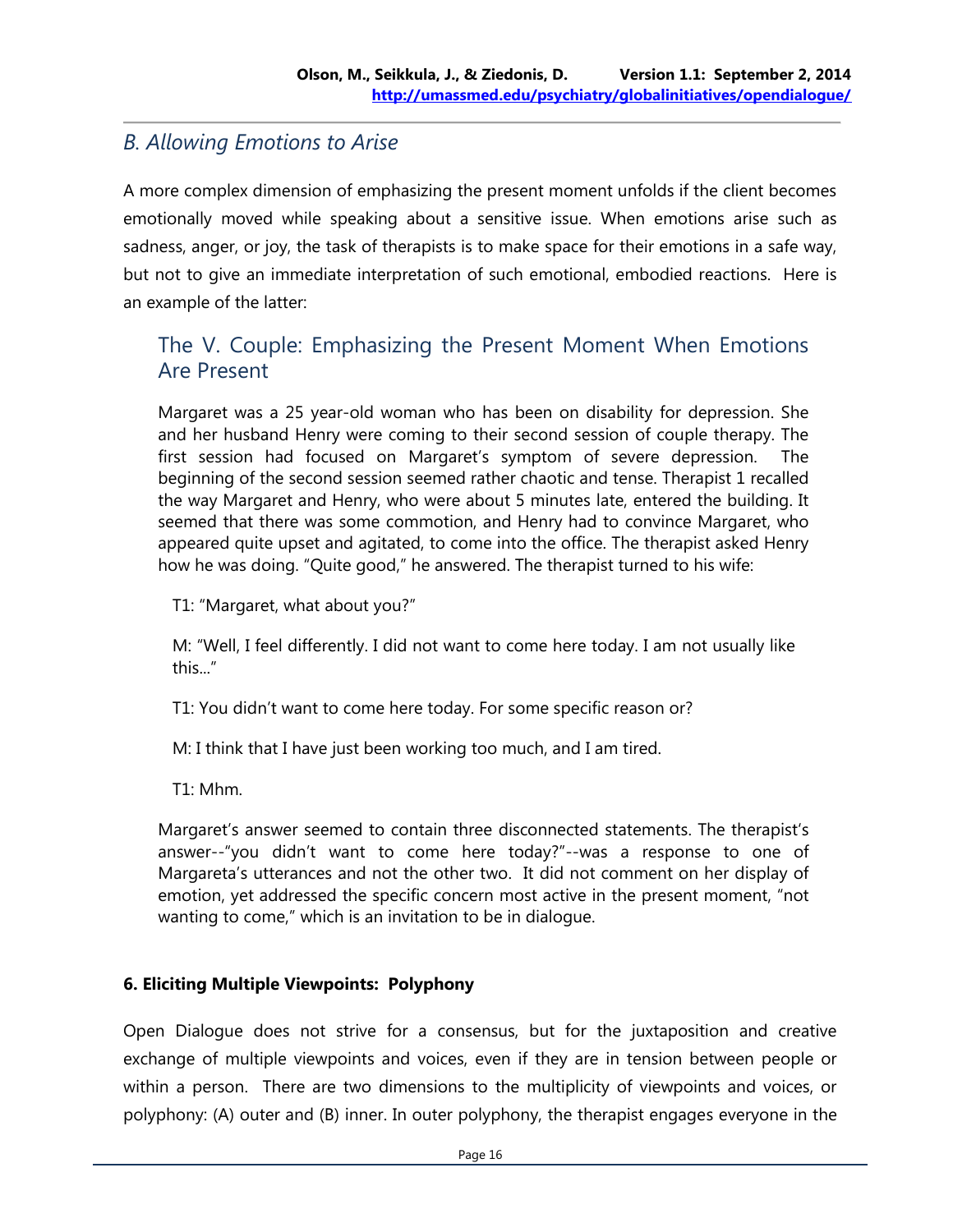conversation, encouraging all voices to be heard and respected, while, integrating incongruent language, and managing a dialogue instead of a monologue. In inner polyphony, the therapist listens for and encourages each person to speak about their own point of view and experiences in complex ways.

# *A. Outer Polyphony*

Everyone should be listened to and given the possibility of speaking, not just the person identified as having problems or symptoms. Experiencing, or "living in," the polyphony of voices within the meeting, a multiplicity of voices, the clinician should be sensitive to everyone present and hear from everyone about the important themes under discussion. In both the first example of the L. family of David, Tracy, and Jack and the second example of the couple, Margaret and Henry, the therapists made sure that each person was given the chance to speak. With Jack's family, there was an interweaving of their different voices into a common understanding of their collective isolation, not just focusing on Jack's predicament. Here is a further example from the therapy of Margaret and Henry.

# Case Example of Outer Polyphony: the V. Couple

In the second session, Margaret and Henry progressed from a state of turmoil and escalating conflict to the emergence of a more constructive interaction that culminated in their open discussion of their differences. As we described, Margaret began the session in an upset, agitated state. She stated early in the session that her husband was never home. The therapist responded by repeating her word with an edge in his tone of voice and directness that matched her emotional intensity: "What does "never" mean?" After this comment, there was a palpable shift. Instead of continuing to display an escalating sense of misery, Margaret began to speak more respectfully to the therapist, as if she suddenly felt the session might hold the possibility of her being heard. Henry also changed after the therapists' comment and began to express himself more clearly in an assertive voice that dissented from that of his wife. Prior to this exchange, Henry's comments were almost incoherent. As the therapist continued to engage with each partner in a responsive way, there emerged a dialogue not only between the therapist and each partner, but also between the couple themselves. They, for the first time, started to speak from distinct "I" positions, addressing their partner as "you." They were each able to maintain the clarity of their own separate perspectives and listen to and hear the other person's perspective. While not initially agreeing, they, nevertheless, began to negotiate toward eventually forging a new solution to their central conflict. In this way, a small segment of a conversation reconstituted an entire context as a dialogic one that sustained polyphony.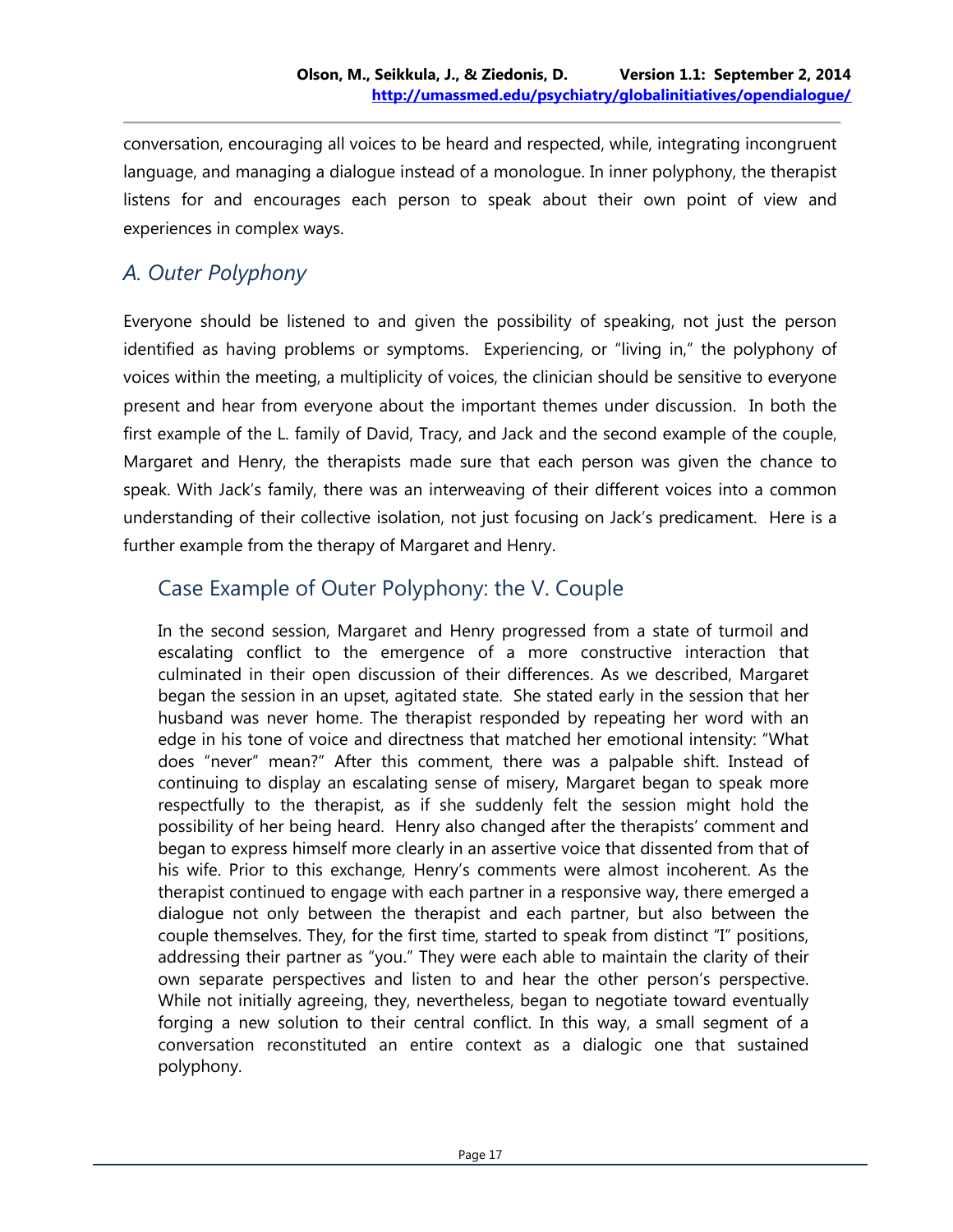Another key dimension of the principle of polyphony is the clinician's ability to integrate language by other professionals and members of the social network that is jarringly incongruent with the dialogical way of working. The occurrence of such incongruent comments does not occur in every session, but handling such remarks is such an important element of sustaining a polyphonic conversation that we are including it here. Here is an example from a third family, the P. Family.

# Case Example: Integrating Incongruent Remarks: the P. Family

The P. Family was seeking help for their 25 year-old son Christopher who had had an acute psychotic episode several years ago while in his last year of college. His parents, John, age 60, and Sheila, age 56, who had been going through a difficult divorce when Christopher had this crisis, had remained embattled and estranged. Sheila was a teacher with a stable job, while John was an unemployed carpenter. During Christopher's psychosis, his parents had him involuntarily hospitalized at a private university hospital where his treatment was primarily psychopharmacological. He had had trouble holding a job since then and was living at home with his mother, Sheila. Christopher had remained resentful and angry about the hospital commitment and the treatment he received there.

At one network meeting, the family's longtime primary care physician attended for the first time. He had remained both John's (the father's) doctor and his trusted ally, while Sheila and Christopher no longer saw him as their doctor. Sheila, John, and Christopher were all present at this meeting. The doctor said abruptly and immediately at the beginning: "There are three things required in a situation like this: medication, cognitive-behavioral therapy, and family therapy." Christopher suddenly became flushed, hunching his shoulders and looking distressed. The Open Dialogue clinician knew that this young man had had an extremely negative experience with medication while in the hospital and felt he was doing better without taking them. At the same time, his parents were in tense disagreement about the issue of medication. The clinician responded to the doctor by saying: "Can you tell me a little more about how you reached this conclusion?" The doctor paused and reflected. He then addressed the son, seeming to sense his discomfort: "I am sorry; I think I made a mistake by starting with these three things." Later in the meeting, the therapist returned to the ideas of an individual cognitive-behavioral therapist and medication and discussed these recommendations with everyone's participation.

The reason the doctor's recommendations were incompatible with a dialogical approach is that he began the meeting from a monological position of top-down expertise that generated discomfort, rather than one of collaborative listening that allowed everyone to have a voice.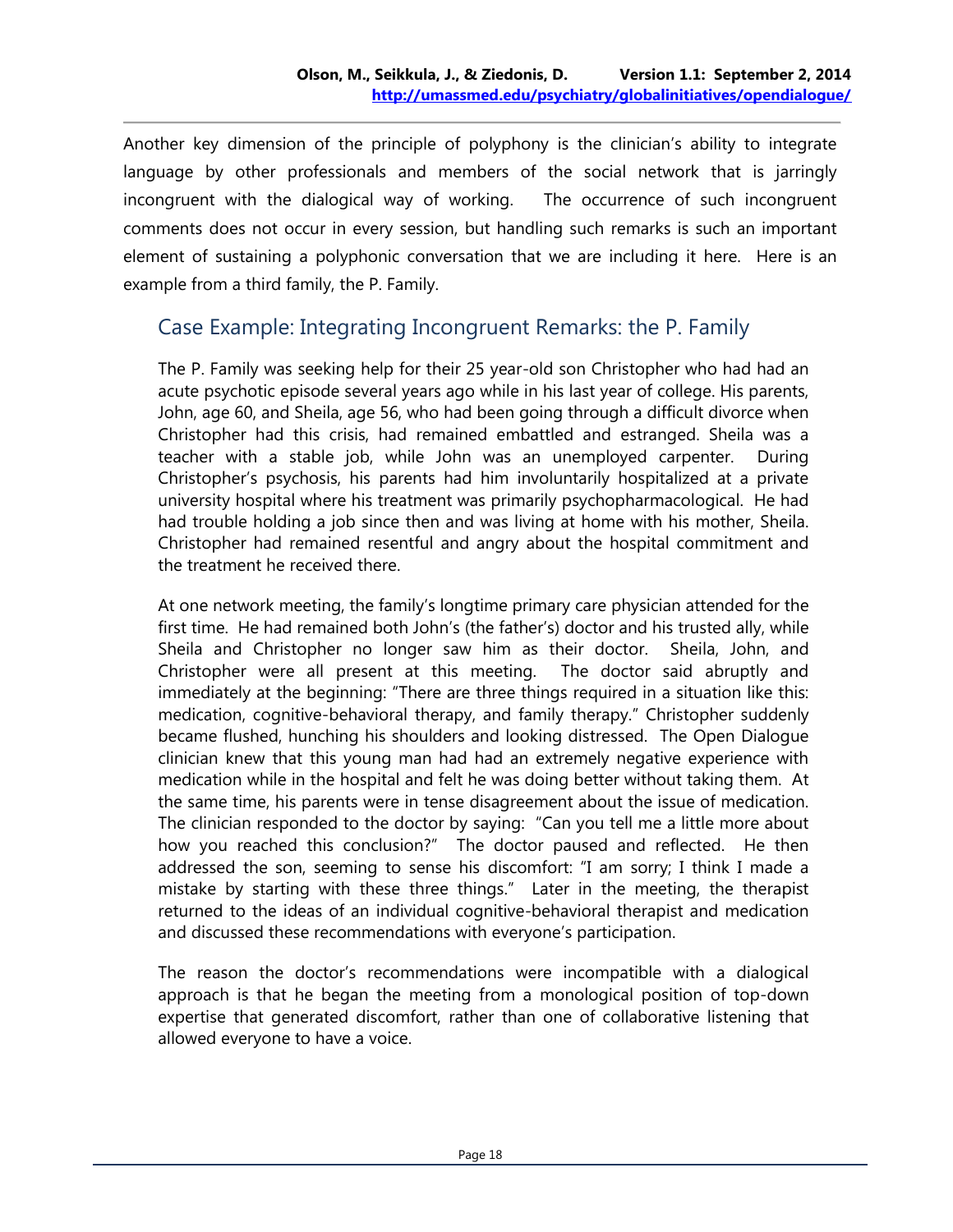# *B. Engage the Multiple Inner Polyphony, or Voices, of the Client*

The therapist listens and engages the multiple views and voices of the client. These may be possibly conflicting viewpoints or voices expressed by the same person. The above example of the primary care physician is actually also an example of accessing an "inner polyphony." At first, the doctor spoke in his professional role as a knowledgeable expert, in which he inadvertently produced a breach of empathy with Christopher. He then repaired the breach by expressing his sensitivity to Christopher's discomfort. In this way, the doctor himself spoke in more than one voice: first, as an expert using general knowledge, and second, as an empathetic clinician responding to the present interaction. This kind of movement is key to Dialogic Practice.

While interviewing clients, dialogical therapists ask about absent members. This is another way to evoke the expression of inner polyphony. A usual question is: "If X had been here, what would they have said about the issues discussed?" This is an example of a hypothetical question. The idea of such a question is for the client(s) to imagine a conversation with an important and relevant person in their life who could not be present in the meeting. In this way, the voices of important others becomes part of the outer conversation, and the client's inner dialogue becomes subject to new examination and reflection. At times, the question itself provokes a spontaneous shift in a dilemma posed by a client in relation to an absent other. A powerful example, which comes from the L. family, occurred not in the first meeting but later on in the treatment process.

#### Case Example of Engaging Absent Members: the L. Family: Inner Polyphony and Engaging Absent Members as Voices in the Inner **Dialogue**

This example comes from the L. family described earlier: David, Tracy, and their son, 32-year-old Jack. During the course of treatment, Tracy died suddenly. David was grieving and despondent. At the time of his deepest grief, he once questioned whether Tracy might still be alive, if he had attended more to getting medical care for her, rather than focusing so much on getting this new form of mental health treatment for Jack.

In a meeting, Therapist 2 asked: "If Tracy were here now, what would she say about the decision to devote your efforts to getting help for Jack?" David thought about it, and said that Tracy was happy that they had spent the last year of her life going to these meetings as a family. She told David that her oncologist had said that it was likely she had actually lived longer to ensure that Jack was in a better place before she left the world. Jack was present when David spoke about Tracy's perception that Jack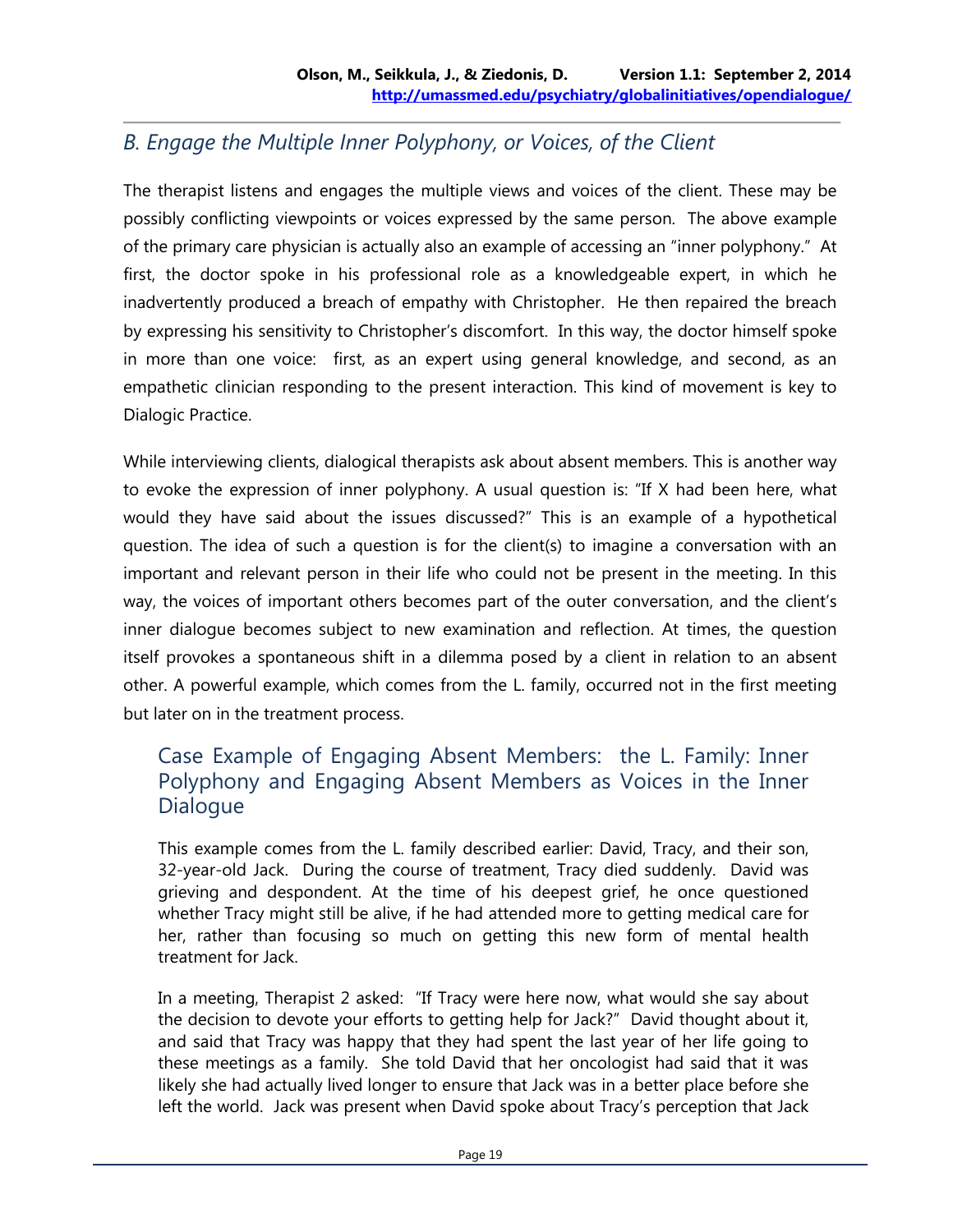had been improving, had a future, and had likely helped to prolong Tracy's life instead of hastening her death.

#### **7: Creating a Relational Focus in the Dialogue**

While interviewing clients, dialogical therapists are interested in working with the themes and issues within a relational frame. For instance, when a family member is angry and critical toward a professional, it is not framed as manifestation of a "personality disorder," but as their response to an actual relationship and specific interaction with that professional, thus making their anger one voice within a polyphonic conversation.

Relational questions are an offshoot of this relational way of thinking and are asked in order to bring greater clarity to the situation. This can be achieved by, for example, asking questions that address more than one person, define the relationships in the family, and express an interest in the relational context of the problem or symptom. In the meeting with Jack's family previously discussed, one of the therapists asked Jack's parents to define what percentage of the time they spent caring for Jack as opposed to focusing on their own relationship and their own lives. This question is relational in the sense that it draws several participants into a discussion in which relationships can become more clearly defined and differentiated, instead of more confused.

In Open Dialogue, there are many variations of relationally oriented questions that draw on systemic, solution-focused, narrative, and psychodynamic styles of inquiry. For instance, we can ask the kind of so-called "circular" questions that were first invented by the Milan systemic team (Boscolo, Ceechin, Hoffman, & Penn, 1987). Such questions highlight a difference or address relationships in the family. (For a more in-depth discussion of circular questions, please see the Chapter X: Open Dialogue and Family Therapy).

In Open Dialogue, we do not ask these or any questions as part of a structured interviewing methodology or a preplanned sequence of questions that will lead toward crafting an intervention. Such structured methods tend to constitute monological sequences, rather than dialogically structured interactions. Instead, in Dialogic Practice, questions are put forward as responses that it is hoped, resonate with the unique opportunities within the conversation, thus used in a creative, improvisational, and sparing way to open up new pathways for voice and expression. We have coined the term "relational questioning" to signify this kind of dialogical inquiry.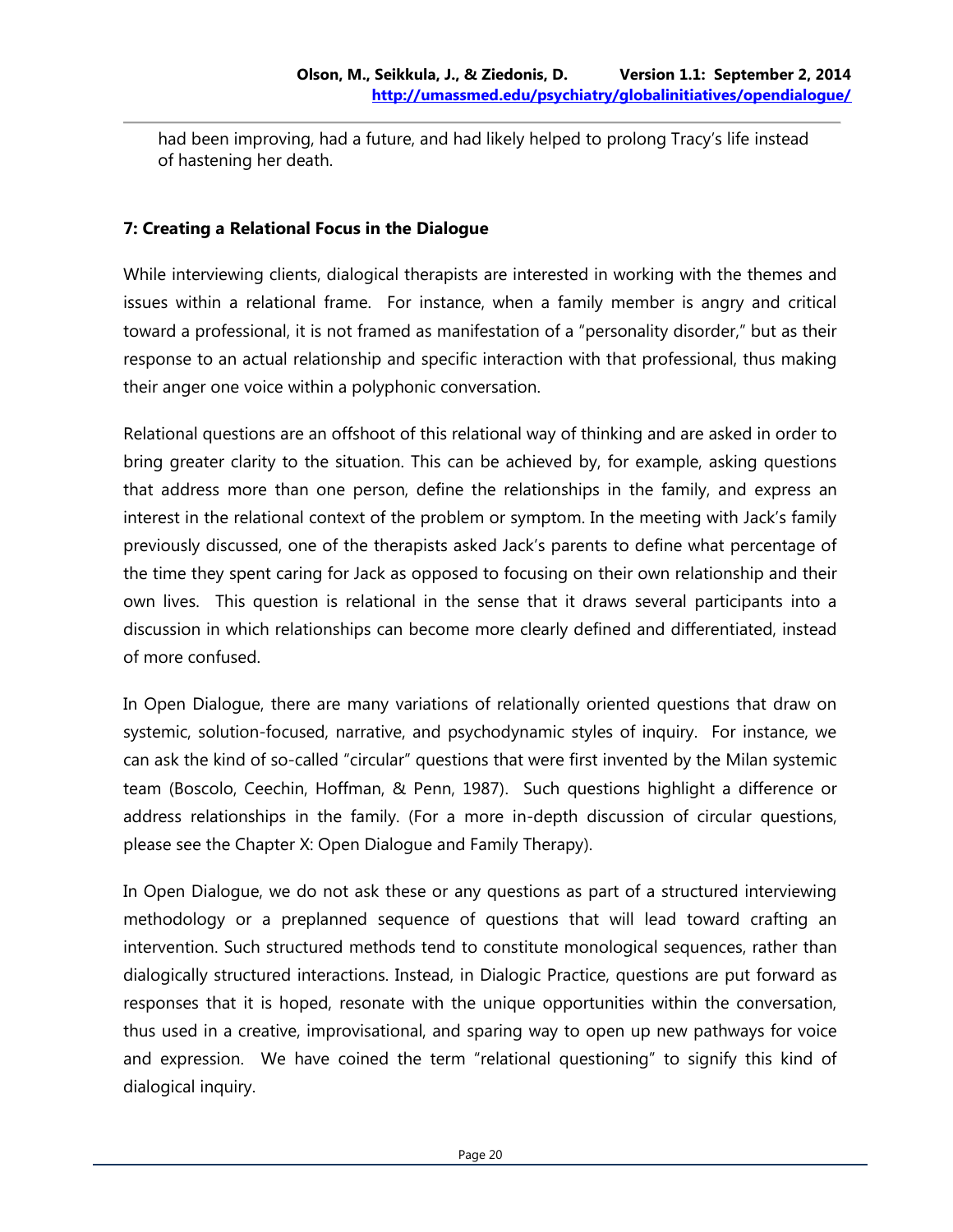## Case Example of Using a Circular Question: the H. Family.

An example of the use of a circular question comes from a different family consisting of two parents, Mike, a business executive, and Anna, a consultant with two children: 18-year-old Carla, and 16 year-old Joe. Carla was hospitalized after she confided to her brother that a cricket was telling her to jump off the 3rd floor porch outside her bedroom. The psychiatrist at the hospital told the family that their daughter had a chemical imbalance in her brain. She was treated with high levels of medication. The medication eradicated her "psychotic" voice, and Carla has continued to be under the care of an outpatient psychiatrist. The maternal grandfather thought the family should also pursue Open Dialogue therapy.

In this example, the therapists were meeting with the family for the second time. The father began by bringing up the idea of a "chemical imbalance" and seemed to be greatly irritated by having to participate in family meetings, especially ones that seemed to be about "process" instead of "concrete steps." After listening and acknowledging the father's point of view, the therapist asked the family a difference, or circular, question about agreement versus disagreement, "Who else in the family agrees with Father about the family meetings?" Joe said, "Well, there are other things I could be doing." Carla answered that she agreed that she had a chemical imbalance and needed the medication, but thought the first family meeting made her "feel less isolated." The mother answered,

"I disagree with Mike. I think that when I think about all four of us together, I can understand why Carla hears voices. I think her voices are a product of all of us together … I can't really explain it, but I think we need to meet as a family and discuss whatever issues come up. There are a lot of things that we do not talk about, that we should talk about, not only to help Carla, but all of us. Yes, that is what I really think."

Carla, who was sitting next to her mother, took her hand, linked her fingers inside her mothers,' and exchanged a smile. In this way, the question about the meeting itself allowed the mother's voice to be heard in a family where the father's perspective, aligned with the dominant psychiatric discourse, had become too important. The relationship between the parents became more clearly defined when the conflict between them became openly stated. In part because of this conversation, a treatment team was formed in which a new psychiatrist regularly joined the family meetings together with the Open Dialogue therapists. The family made good progress with this arrangement, especially Carla, who began to recover. She returned to school and began tapering off her regimen of psychotropic medications. After approximately 18 months of meetings in this configuration, Carla's parents asked to do couple therapy instead. Carla continued seeing an individual therapist, while moving forward with her own life, having her first boyfriend and returning to school.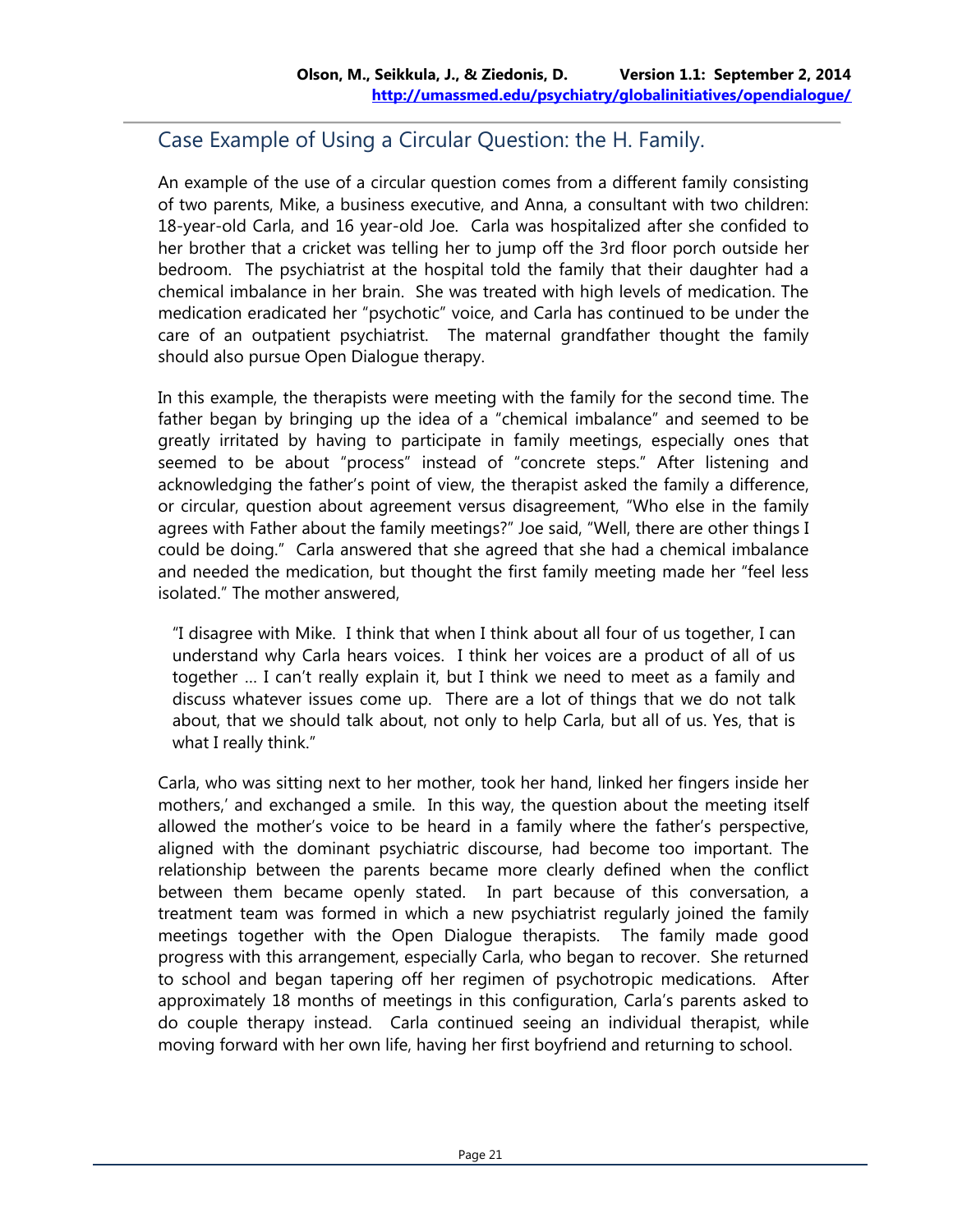#### **8. Responding to Problem Discourse or Behavior as Meaningful**

There is an emphasis in Dialogic Practice on "normalizing discourse" in contrast to speaking about issues as pathological, which often is where things start. The therapist listens for the meaningful and "logical" aspects of each person's response. What this means in practice is that the therapist strives to comment and respond to what was said in a way that sees symptoms or problem behavior as making sense, or "natural" responses to a difficult situation. This shift to normalizing discourse affirms people by emphasizing how problem behavior is meaningful within a particular context, rather than how it is "wrong" or "crazy." Normalizing talk has an affinity with the Milan systemic therapy technique of "positive or logical connotation," although the latter technique is given as an intervention in the form of an explanation to the family. "Normalizing talk" is a much more subtle process of understanding and responding woven into the conversational back-and-forth exchange. It also can occur by means of locating unique outcomes, or exceptions, in "problem-saturated stories" (Olson, 2006; White, 2007). (Please also see Chapter X that compares Open Dialogue and family therapy and further describes the differences between normalizing talk and family therapy interventions such as "reframing" and "positive or logical connotation.").

For instance, in the earlier excerpts of the L. family and the V. couple, a normalized discourse replaced a pathological one in the collaborative emergence of meaning. The very first session described above allowed a discourse to evolve that embedded the experience of Jack and his family in a history of isolation and estrangement from their families of origin, a normalized context in which their experience became more understandable. Similarly, in the session with Margaret and Henry, Margaret's symptoms became connected through the discourse to the normalized context of a young couple being "between two families," with a particular focus on the loyalty bind of the husband in relation to his mother.

#### **9. Emphasizing the Clients' Own Words and Stories - Not Symptoms**

Dialogic Practice invites the telling of what has happened in a person's life, their experiences, thoughts, and feelings, instead of reporting on symptoms. Telling stories may happen easily or may require a more deliberate search for language. Openings in the form of one word or subsentences may be key words with highly relevant associations to the problem situation. The therapist zeroes in on these words that can give access to a narrative of a person's suffering. This is part of a larger process of evolving a common language, and larger story.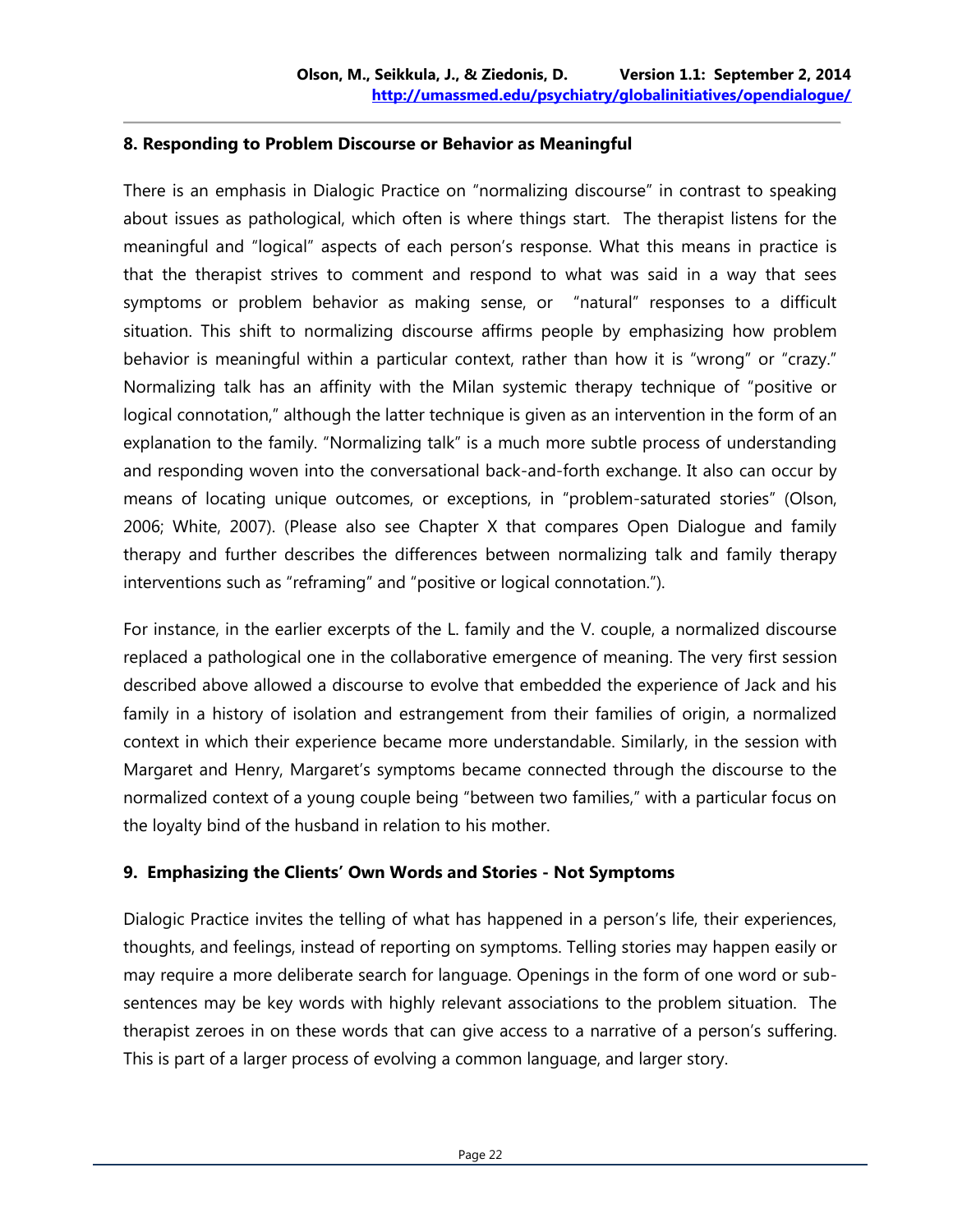In this way, severe symptoms may be understood as embodying inexpressible or unspeakable dilemmas. They are often rooted in terrible, often traumatic, experiences that resist ordinary language and the ordinary capacity to express experience in narrative terms. For instance, hallucinations may be signs of such otherwise inexpressible experiences. The person who exhibits the most severe symptoms may also have the least access to language. More time may be devoted to exchanges with the most acutely symptomatic person whose voice may be the most incoherent, and thus, the weakest. Further, in meetings that take place during crises, the most difficult, and consequently the most important, issues are often indicated by a single, key word a person says, rather than expressed as a full story. This type of one-word utterance that may sound strange, may be repeated and turned over, slightly altered by the therapist until a more mutual wording evolves. The aim is to arrive at shared understandings that give voice to the person's experience, making it more understandable and thus, fostering new possibilities for everyone. This often means focusing on the small details of the person's description of what happened, or what actually happens in the room while the person is telling their story.

# Case Example of Emphasizing Stories, not Symptoms; the P. Family

This example comes from the work with 25-year-old Christopher. We described this treatment earlier in relation to the network meeting with the family doctor. Christopher had suffered an ongoing crisis for three years. The therapists were meeting with his parents, John and Sheila, who were divorced, and Christopher, who had a psychotic episode in college from which he had not fully recovered. He had had trouble functioning since that time and had been living with his mother. Therapist 1 was joining this therapy as a consultant.

Therapist 1: So…. Where should we start? (Looking toward Christopher) I understand that this is not your first meeting, but perhaps you can say something for us. How do you understand what this is all about?

Christopher: Sure. Well, for about five years, five years ago, I have felt sort of muddled in my head, um, just had thought that it was depression, um but, sort of um, had trouble focusing, after I came back from a semester abroad in (a foreign country), I was doing fine for my whole life, you know, before that, um, then I went to my junior year abroad, fall semester junior year, fall semester, of college, I am twenty-five, yeah, and I was in college for four years, um, after I came back I started having trouble, some depression, just trouble focusing in class, and just was unhappy generally, with my mental state, um, a lot of thoughts going around, the best way I describe it was like, fuzzy, fuzzy thinking, so um, like, um, that has been going on for the past five years, so um, yeah um…

Therapist  $1:$  – You said that you were "unhappy"?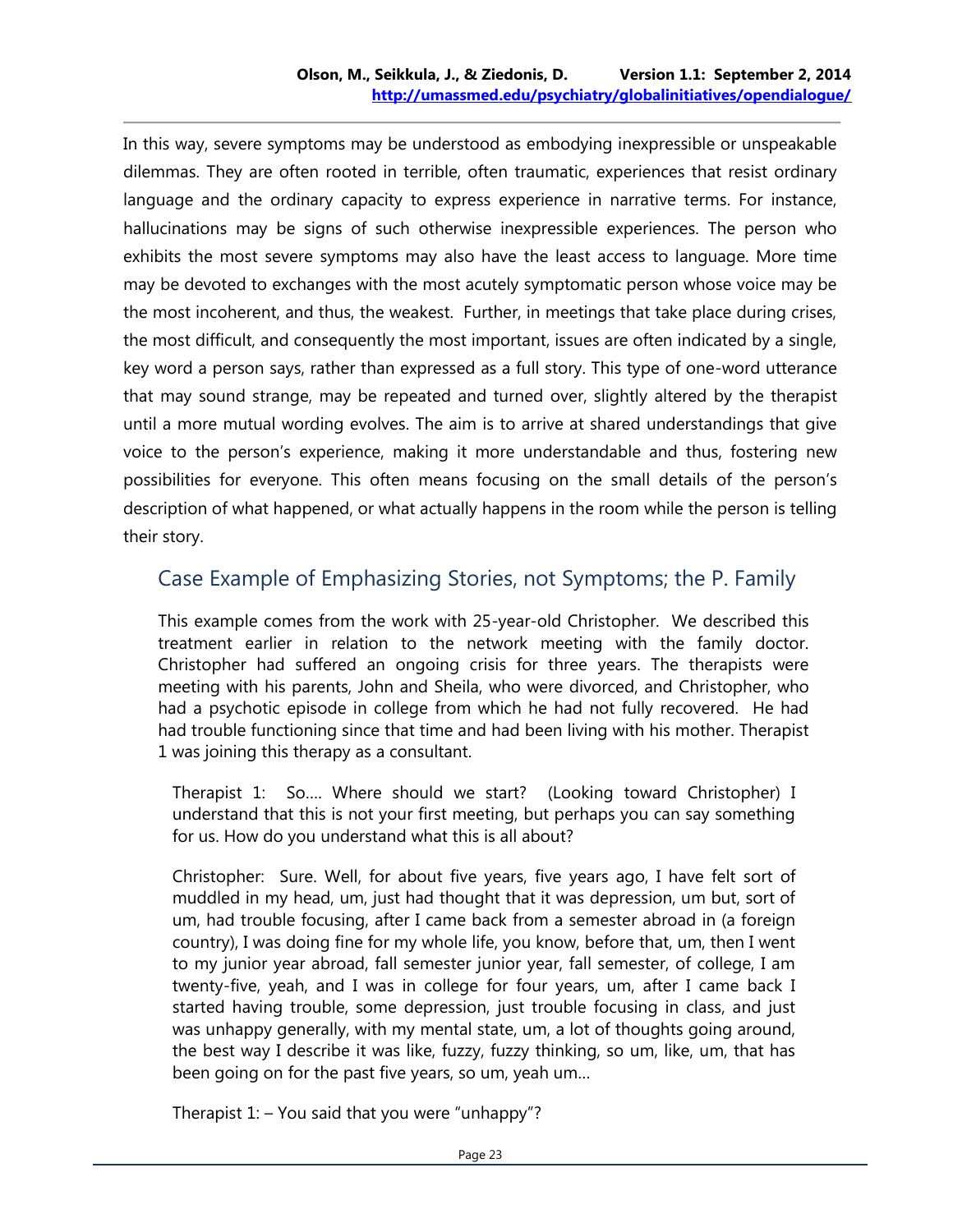Christopher: Yes, unhappy….

The therapist asked each of the parents how they understood the situation. They each had different perspectives. (This is also an example of outer polyphony.) Mother described how she lived with Christopher and observed his "fear" of life. Her understanding was that the "code of silence" in their family when Christopher was growing up had caused the current situation. By "code of silence," she meant that the problems in the family were rarely openly discussed. Father disagreed and said instead that the problems Christopher had stemmed from his childhood difficulties, including a longstanding problem with not being able to interpret "social communication." Christopher challenged his father's point of view. The therapist then returned to Christopher and asked him to say more about how he understood his own situation. Christopher answered, "heartbrokenness." "Heartbrokenness" was Christopher's word. The therapist repeated the word. The therapist's response invited Christopher to tell the story of having fallen in love with a girl while on a semester abroad and having had to leave her to return to the US. He thought this experience was the basis of everything else that had happened so that he had become, to use his mother's word, "paralyzed" in life. The separate voices and viewpoints of each of the family participants remained polyphonically distinct in the discussion, nor was there one perspective that the therapists explicitly privileged over another. That said, the therapists nevertheless spent a great deal of the session helping Christopher to expand the story of his "heartbrokenness."

#### **10. Conversation Among Professionals in the Treatment Meeting: The reflecting process, making treatment decisions, and asking for feedback**

In every meeting, the professionals' conversation with each other should be emphasized. When doing so, they are advised to look at and talk to each other and not at the family or any other participant.

There are three parts to having a conversation in front of the family. The first two are interchangeable; but the third one always comes after the professionals' dialogue. First, there is the reflecting process, in which the therapists engage in reflections that center upon their own ideas/images/associations, with the client and family present. Second, the therapists converse with the other professionals during the meeting on planning the treatment, analyzing the problem, and openly discussing the recommendations for medication and hospitalization. And, third, the family comments on the professionals' talk. That is, after the reflections, one of the therapists invites the family and other network members for their responses to what they heard.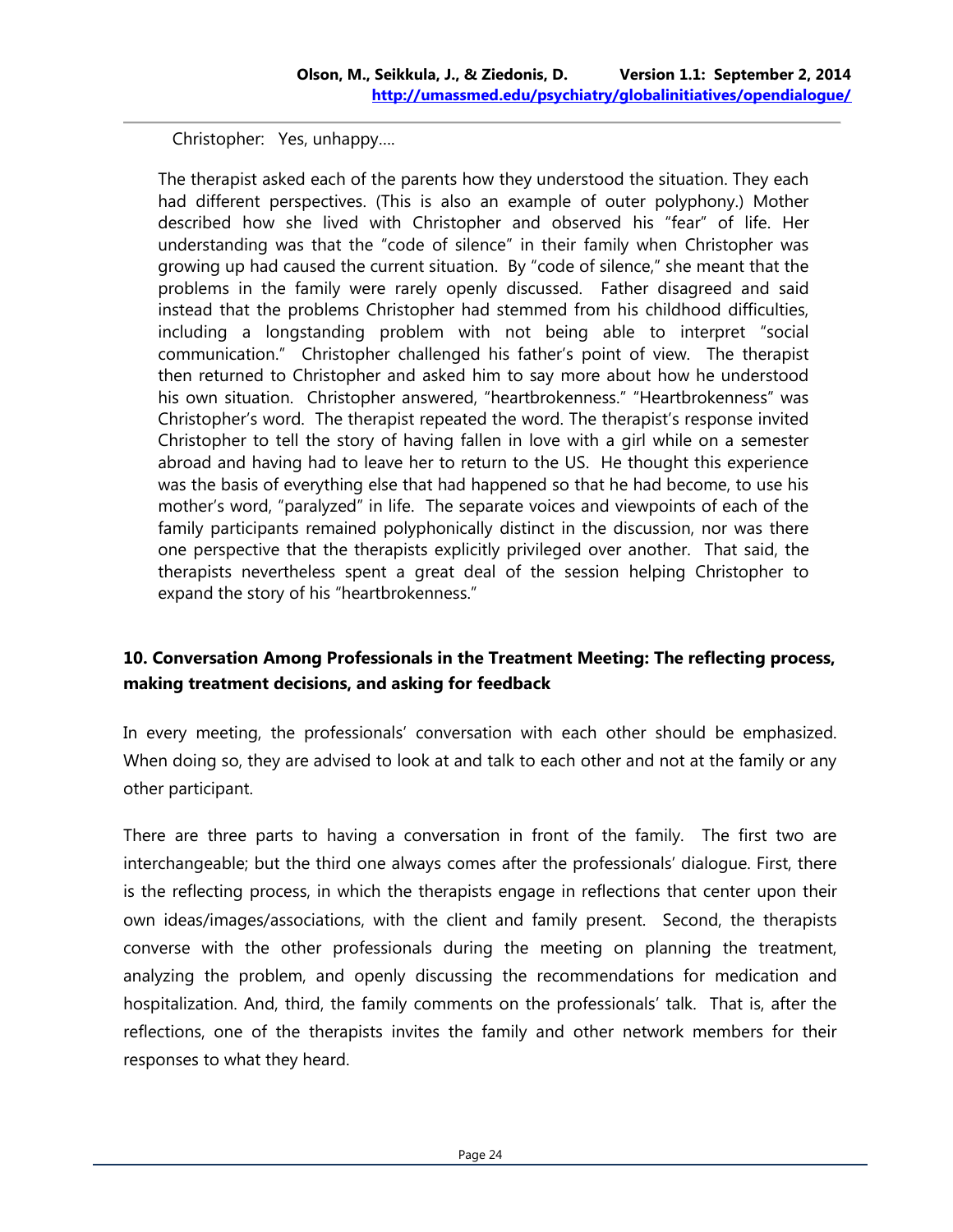## *A. & B. Reflections as Ideas/Images/Associations and Planning*

"Reflecting talks" among professionals in a treatment meeting and in front of the family was pioneered by Tom Andersen in (1991). Another version is the "reflective talk" of Seikkula & Arnkil (2006). Both types of reflections are acceptable formats in Dialogic Practice during team meetings. The reflecting process (or talk) occurs among the professionals in the presence of the family. Andersen originally proposed well-defined alterations of talking and listening in the therapeutic conversation with a "reflecting team" (usually 3 professionals) sitting separately, though in the same room as the family, or behind a one-way screen. Making this process more interspersed and spontaneous, Tom Andersen and the Finnish team eventually started to apply the idea of the reflecting process in a less structured way as part of the ongoing flow of the meeting.

As indicated, the talk among the professionals ranges from reflecting upon the ideas, images, feelings, and associations that have arisen in their own minds and hearts while listening to planning the treatment. The purpose is to create a place in the meeting where the therapists can listen to themselves and thus have access to their own inner dialogues. It also allows the clients' to listen without being under pressure to respond to what the professionals are saying. Following Tom Andersen (1991), the helpers use ordinary language, not jargon, and should be speculative based on the themes introduced by the family. This is called "speaking as a listener rather than as an author" (Lyotard, cited in Seikkula and Olson, 2003).

## Case Example of Reflecting Conversation Among Professionals: the L. Family

Returning once again to the first meeting with the L. family of David, Tracy, and Jack described at the beginning, the professionals had a conversation in front of the family, in which they first engaged in reflections and then discussed issues related to treatment. Therapist 1 started the dialogue by asking the family, "Do you mind if I have a word with my colleague?" The parents said they did not mind. Therapist 2 began by reflecting on what she heard and all the positive things the parents had said about Jack and using their actual words: "sensitive," "loving," "bright," "protective," and so forth. She also repeated fragments of the positive stories. Therapist 1 went on to say that he liked how Jack had participated in the meeting, staying a bit on the outside and listening. Therapist 1 went on to address the issues of treatment and observed that the parents seemed "mixed" in terms of whether to try to find a residential program for Jack or do Open Dialogue. This statement led to a longer conversation between the therapists that straddled further reflection on the relationships among the family members and practical decisions. Jack and his parents decided they all would like to meet again with these therapists.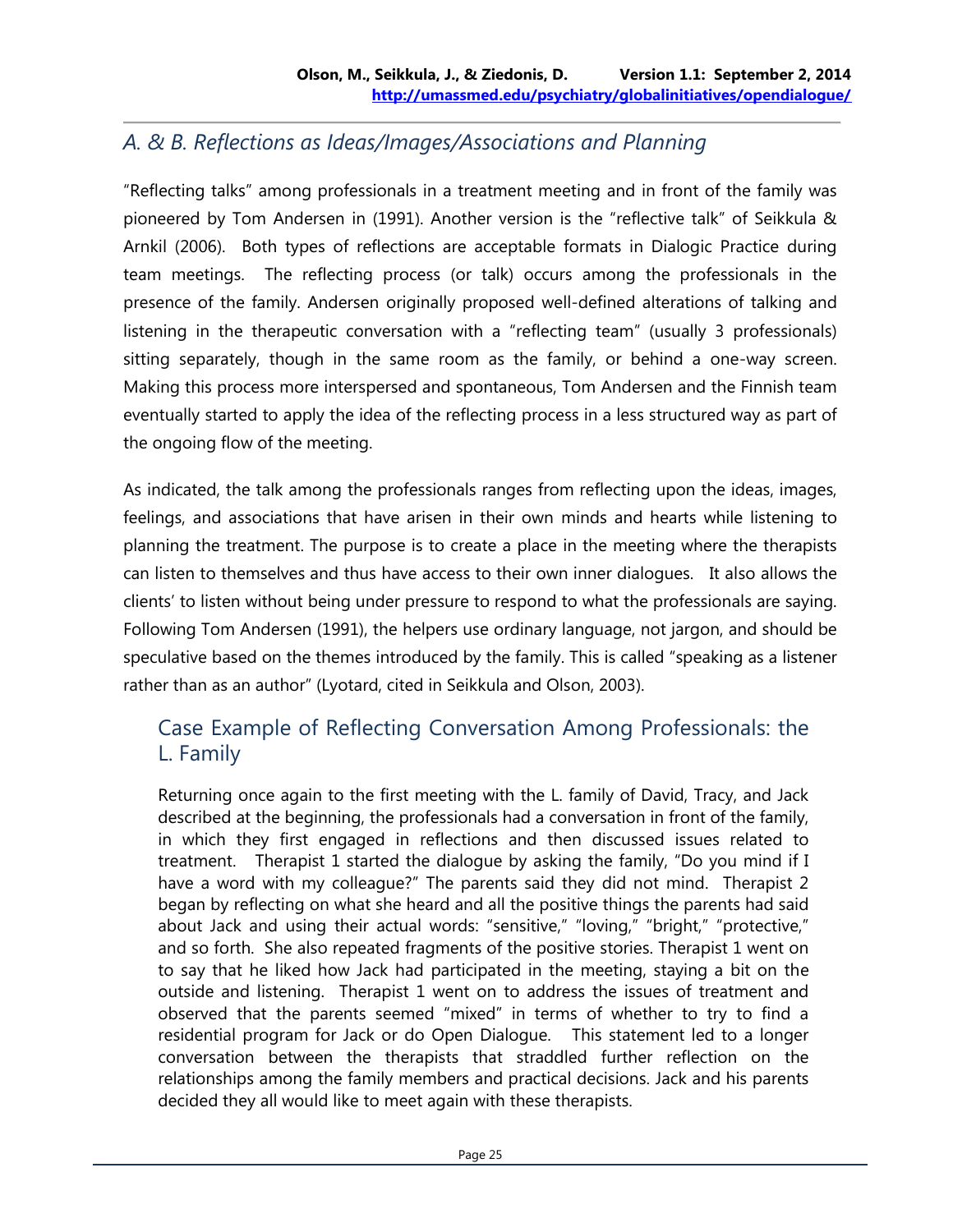# *C. The Family Comments on the Reflections*

After the therapists give their reflections, the family should have a place to say what they think about their discussion. Asking the family to comment on the professionals' talk gives them a voice in their own future. So Therapist 2 asked the L. family: "I am wondering if you have any thoughts about our comments? What struck you? What did you agree with? Is there anything you disagreed with?

Tracy responded by saying: "I think you hit the nail on head. Him (Jack), looking after us. I didn't realize we felt so positively about Jack. (Jack laughs). But, we do." Jack and Tracy both exchanged glances and laughed. David responded to the word "mixed" used previously by Therapist 1, and discussed the various practical options with the therapists.

#### **11. Being Transparent**

All treatment talk is shared with all participants. Everyone in the network meeting is equally privy to all discussions and information shared. This means that all discussion of hospitalization, medication, and treatment alternatives occurs with everyone present. Often transparency occurs as a feature of the reflections. As seen above in the session with the L. family, the treatment decisions were initially addressed as part of the dialogue between the therapists. For instance, as already indicated, the therapist reflected on what he saw as various options in planning the treatment, making his ideas open for discussion, rather than giving an expert recommendation.

# Case Example of Transparency: the L. Family:

Therapist 1: "I had a kind of feeling that the parents [David and Tracy] are very mixed in their position about what to do…mixed in the new ideas of coming here and possibly having dialogical meetings and so on. At the same time, it is all a bit uncertain. How much is this decision for the parents, how much is it a decision for Jack himself to make, and how much is this question for the therapists or other professionals to decide? So there seem to be big issues at the same time that perhaps create a bit of confusion...

This comment, which also illustrates the last element of tolerating uncertainty, evoked a response from the father that led to a clarifying discussion with the parents about their position, which they defined as "not mixed." Rather, both the parents and Jack elected the option of having dialogical meetings and then explore the other alternatives down the road.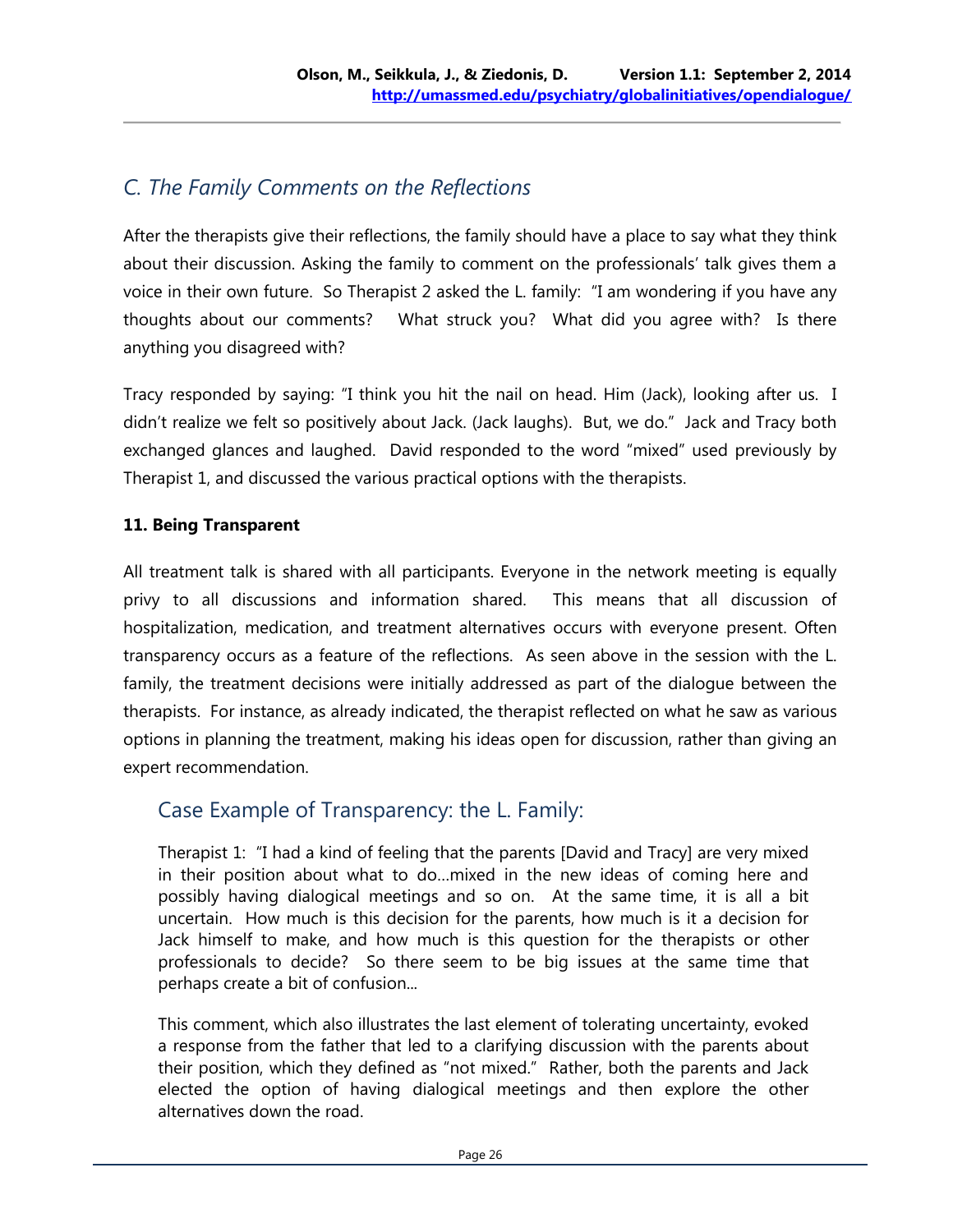At the close of first and often subsequent meetings, dialogical therapists engage the participants in planning the structure of the next meeting. There will usually be such openended questions such as: Would you like to meet again? Do you have an idea when? Do you know who might come next time? If the family seems hesitant, the therapists might ask, "Would you prefer to think it over and call us? Of course, if the membership and frequency of the meetings has become established, these questions may be unnecessary.

#### **12. Tolerating Uncertainty**

Tolerating uncertainty is one of the seven basic principles of Open Dialogue and one of the key elements of Dialogic Practice. Tolerating uncertainty is at the heart of dialogue. It is thus a specific element and an element that defines the other elements.

In Open Dialogue, there is the fundamental orientation of creating an organic understanding of the crisis with everyone's input (polyphony). This stance is based on the assumption, as well as our experience, that every crisis has unique features. Hasty decisions and rapid conclusions about the nature of the crisis, diagnosis, medication, and the organization of the therapy are avoided. Further, we do not give ready-made solutions such as specific, preplanned therapeutic interventions to the family or the single person in crisis.

The primary idea that professionals should keep in mind in crises is to behave in a way that increases safety among the family and the rest of the social network. Among the specific practices associated with this, it is important to make contact with each person early in the meeting and thus, acknowledge and legitimize their participation. Such acknowledgment reduces anxiety and increases connection and thus, a sense of safety. The availability of the immediate meetings with the team and the frequency of meeting in a crisis also helps the network tolerate the uncertainty of the crisis as the ensemble works toward their own shared understanding of what is frightening and distressing people. Such shared understanding can launch new forms of agency.

In the same spirit, the starting point of a dialogical meeting is that the perspective of every participant is important and accepted without conditions. This means that the therapists refrain from conveying any notion that our clients should think or feel other than they do. Nor do we suggest that we know better than the speakers themselves what they mean by their utterances. This therapeutic position forms a basic shift for many professionals, because we are so accustomed to thinking that we should interpret the problem and come up with an intervention that counteracts the symptoms by inducing change in the person or the family.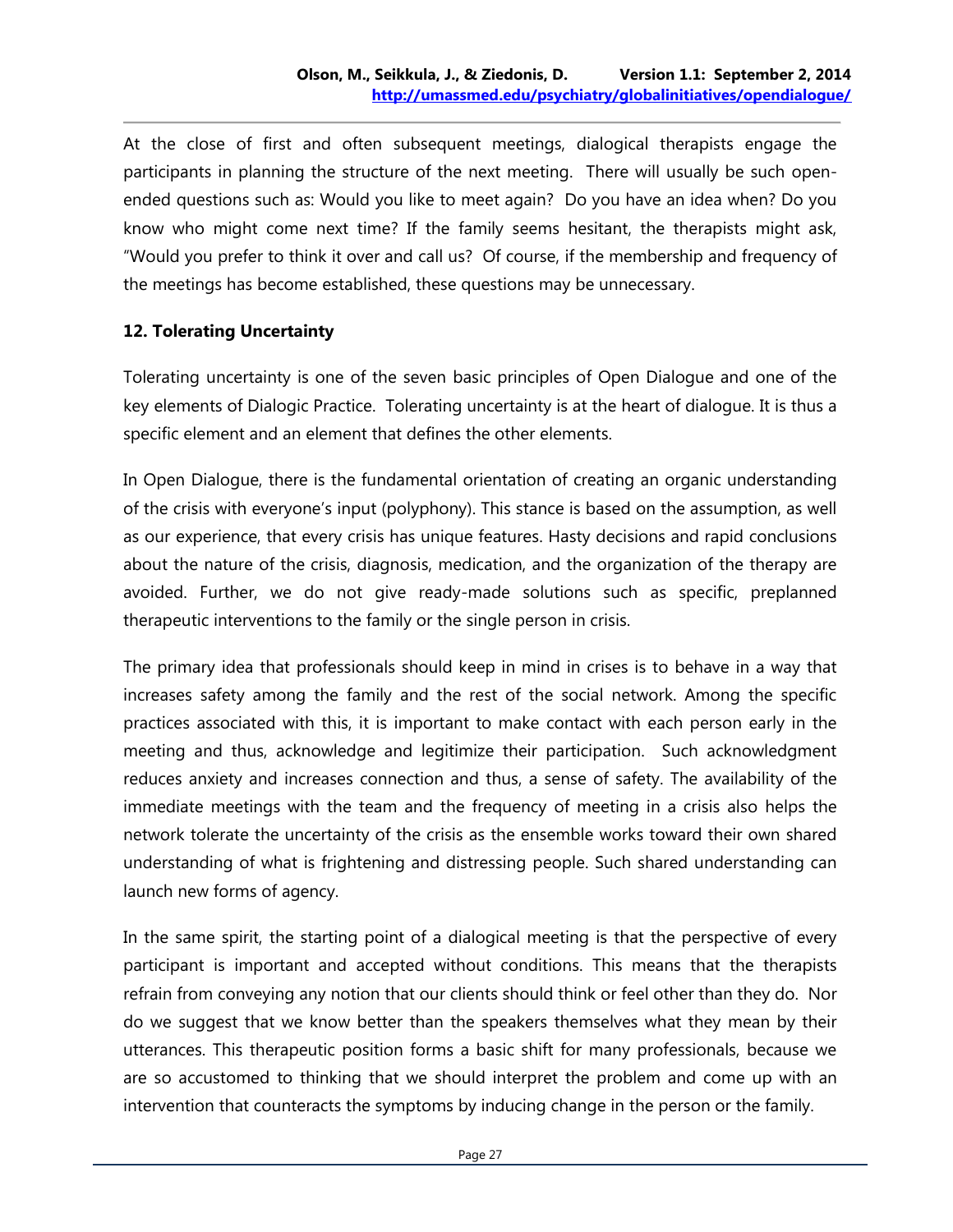## Case Example of Tolerating Uncertainty

Helen, a 46 year-old woman, and her husband, Ben, began meeting with an Open Dialogue team at their home during an acute crisis in which Helen was experiencing her second psychotic episode. The team included a psychiatrist, a nurse, and a therapist. In one of the meetings, Helen said:

"This has been very different compared to my first psychosis a year ago. Then we  $$ my family – met with a doctor whose main interest was interviewing my family members about how crazy I was. As if I was not there. Now it's completely different. I am here and respected. I especially like it when the doctor speaks with my husband and I realize how much my husband respects me."

She had been hospitalized in a traditional psychiatric unit a year earlier. They had had a family meeting at this hospital, but apparently the main purpose of the meeting was to find the right diagnosis. The doctor's questions were geared toward gathering diagnostic information, rather than listening to her and making a connection. This experience had been unsettling for the patient ("as if I not were there"). She articulated the difference between what had happened before and the experience of Open Dialogue. The prior psychiatric interview a year ago left her feeling without power to define her own life and make her own treatment decisions. The more recent dialogical meetings with the team allowed her voice to be heard and for her to feel accepted.

On the other hand, the psychiatrist on the team who was new to this way of working said that, at times, he was very uncertain about what-- if anything-- was happening during this process. In this instance, it was the professional for whom the uncertainty was most intense, because the treatment process no longer proceeded according to concrete, planned steps that are prescribed and controlled mainly by the expert.

If change does occur in the process of Open Dialogue, this may be attributed to the process of engaging everyone's point of view within the meeting. It is therapists' responsibility to conduct the meeting in a way that creates a space where it is safe for everyone to express themselves, in the ways we have outlined above. Finally, the therapists do not simply facilitate polyphony and erase their own voices. They also express their perspectives, but in the form of reflections that they exchange in the presence of the family. Their ideas thus are "overheard" and can be commented upon—and critiqued-- by the network, rather than being "truths" directly imposed in a top-down fashion.

All in all, in a fruitful dialogue, clinicians participate in a human way with feeling and compassion and fulfill their professional roles' with an element of personal warmth. This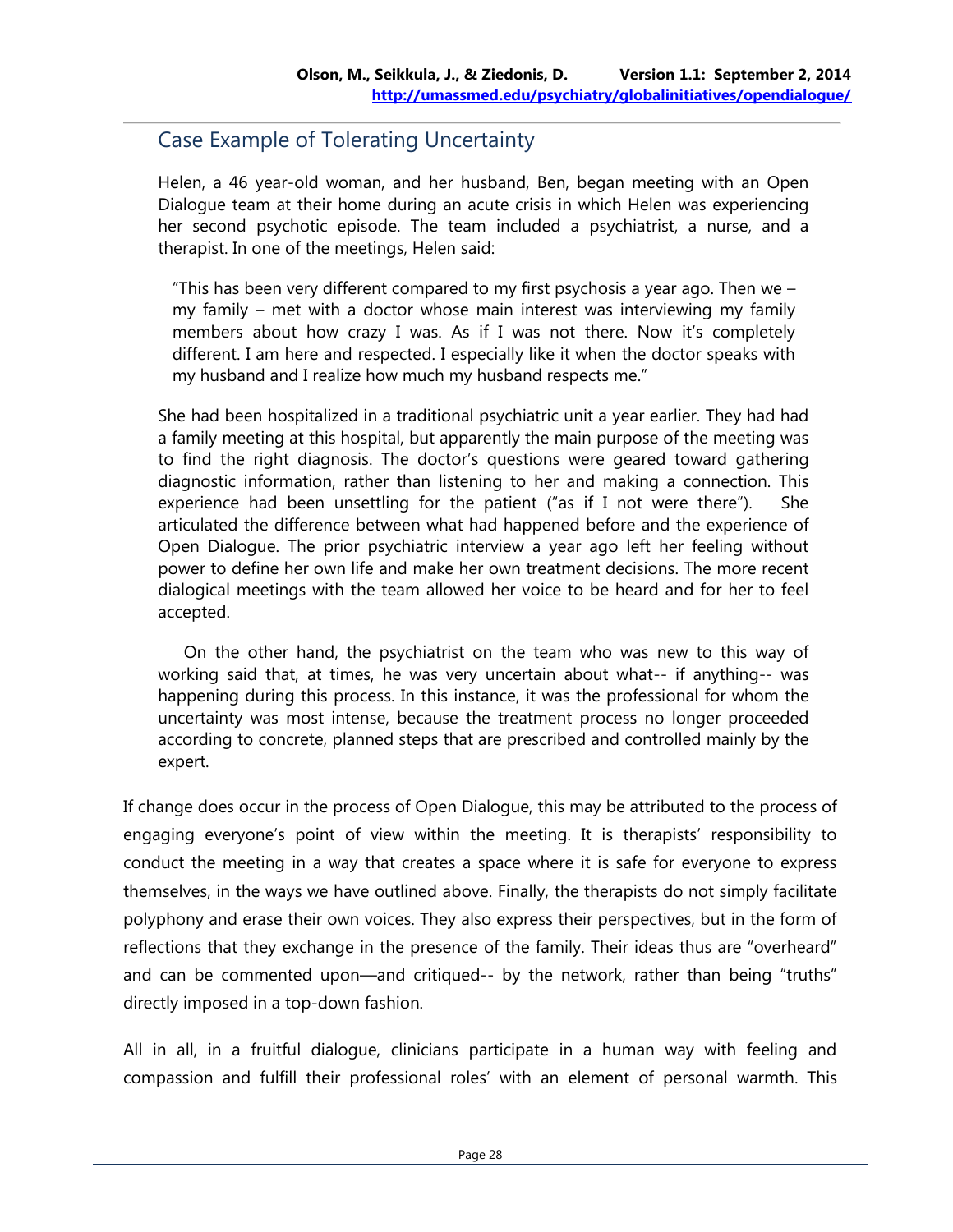promotes a therapeutic connection and avoids being too distant or giving clients the sense that they are being scrutinized or objectified.

# **CONDUCTING THE TREATMENT MEETING: THE CONTEXT OF OPEN DIALOGUE & DIALOGICAL PRACTICE**

In Open Dialogue, the treatment meeting is the context for Dialogic Practice. A treatment meeting should occur as an immediate response within 24-hours of the initial contact from someone seeking help with a crisis. In advance of any decisions about hospitalization or therapy, this meeting brings together the person in acute distress with all other important persons, including other professionals, family members, and anyone else closely involved. It is the responsibility of the professional who took the initial call to organize the meeting, with input from the client(s).

The meeting occurs in an open forum with all participants sitting in a circle. The team members who have initiated the meeting have the responsibility for fostering the dialogue. The team may decide in advance who will conduct the interview and what role the rest of the team will have. Usually if the team is experienced, they start with no prior plan regarding who initiates the questions. All team members can participate in interviewing. The initial, "two questions" referred to earlier invite the network to talk about the issues that are most pressing for them at the present time. The team does not plan the themes of the meeting in advance. From the very beginning the therapists listen carefully and elicit all voices, words, and stories in the manner we have sketched in this document. If the person at the center of concern does not want to participate in the meeting or suddenly runs out of the meeting room, a discussion takes place with the family members about whether or not to continue the meeting. If the family wants to continue, one of the clinicians informs the person that they can return if they want to.

Everyone present has the right to comment whenever they want to. It is advisable that everyone respect and address the ongoing topic of the dialogue, unless clearly proposing an alternate. For the professionals, this means they can respond either by inquiring further about the theme under discussion, or engaging in reflecting dialogue with one another, in which they strive to be open and forthcoming. Therapists speak to –and look at--each other, use ordinary, nonpathologizing language, avoid criticizing family members, and engage in a dialogical exchange with one another. In every meeting, there should be at least some time for the professionals' reflections with each other, because this format is central to generating both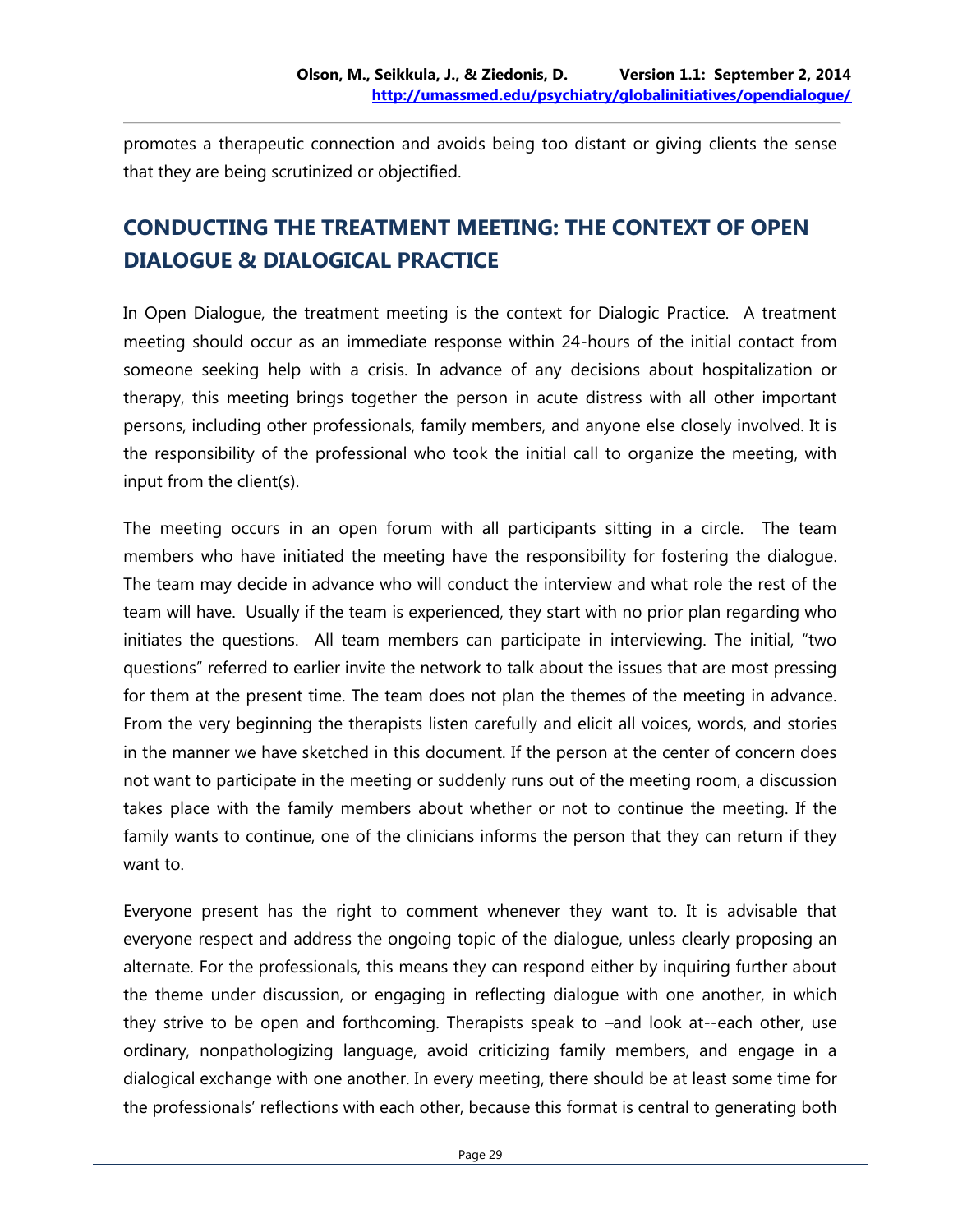new words for the crisis and an open and shared process that encourages a sense of trust and safety. It is also essential that the network members have an opportunity to comment on what the professionals have said.

Any decisions about medication and hospitalization are made with everyone's input. Discussion of issues related to medication and hospitalization usually occur after family members have had a chance to express their most compelling concerns. After the important issues for the meeting have been addressed, one of the team members usually makes the suggestion that the meeting be adjourned. It is important, however, to close the meeting by referring to the client's own words and by asking, for instance: "I wonder if we could take steps to close the meeting. Before doing so, however, is there anything else we should discuss?" By so doing, the clients have control over the decision to end the session. At the end of the meeting, it is helpful to summarize briefly the themes of the meeting, especially whether or not decisions have been made, and if so, what they were. It is also important to work out the structure of the next meeting if the details are unclear, such as discussing who will attend and when it should take place. The length of meetings can vary, but ninety minutes is usually enough.

## **SUMMARY**

Open Dialogue is both a community-based treatment system and a form of therapeutic conversation that occurs within that system, specifically within the treatment meeting. These two layers of Open Dialogue are guided by the seven principles, of which "dialogue (polyphony)" and "tolerance of uncertainty" are the two fundamental coordinates of therapeutic conversation, or Dialogic Practice. Dialogic Practice in Open Dialogue is the same for both acute crises and more longstanding repetitive, so-called "chronic" situations.

This document has focused on defining Dialogic Practice by identifying and describing twelve, key elements. In the treatment meeting, the principal aim is for the therapists to foster a dialogue in which everyone's voice is heard and respected. The starting point is the language the family uses to describe their situation. The stance of the therapist is different from that of traditional psychotherapy, in which the therapist makes the interventions and does not disclose personal issues. While many family therapy schools concentrate on specific forms of interviewing, the dialogical therapist focuses more on listening and responding to what has touched them.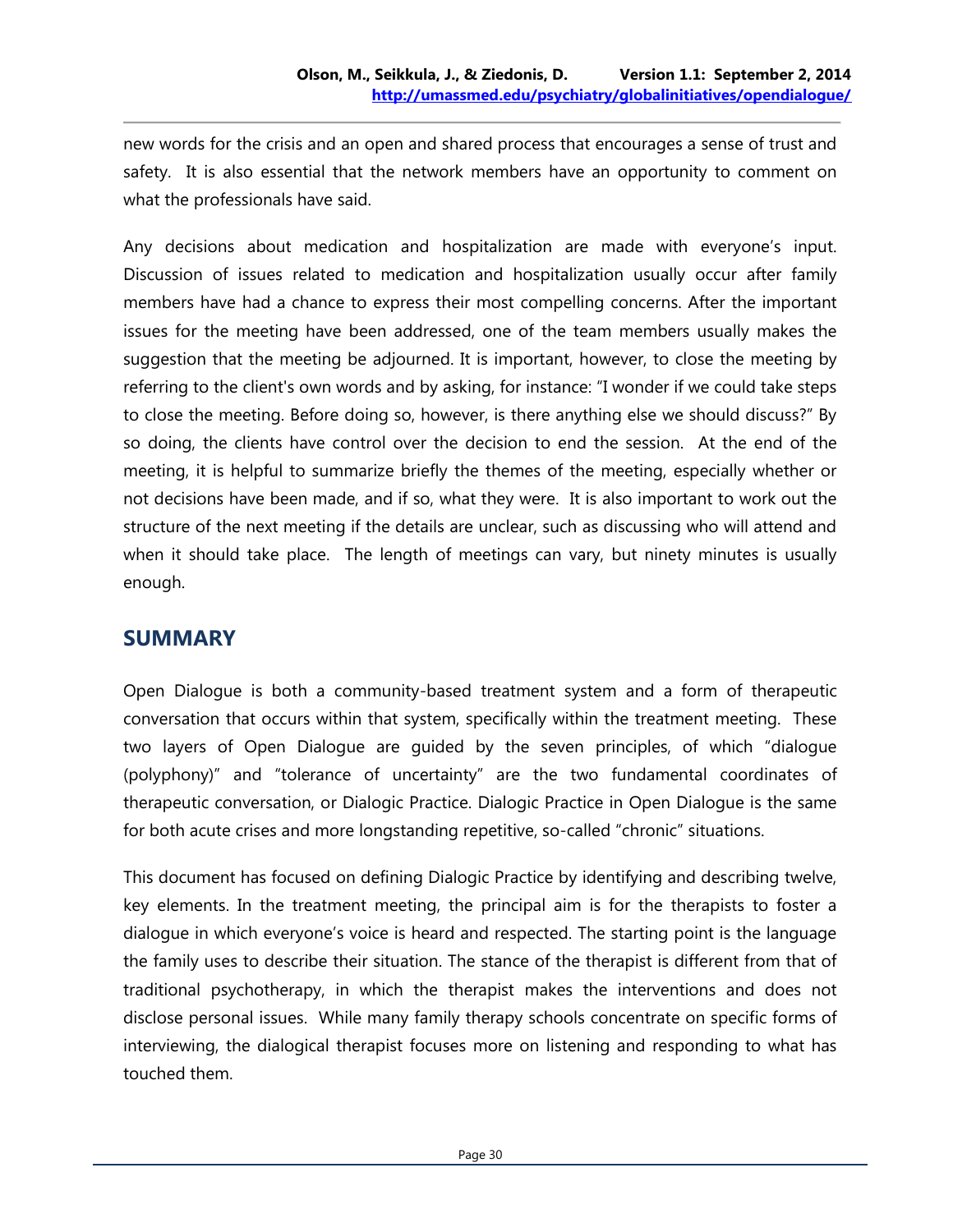It is in these moments of "aliveness" in Open Dialogue when a speaker or listener has been touched by something new in the exchange that holds the possibility for transformation. In the prior discussion, we have given examples of these "Striking Moments" (see also, Shotter & Katz, 2007) For example, when Christopher used the word "heartbrokenness," both he and the therapists were visibly moved. Further inquiry yielded a profound shift of perspective afforded by telling a story of what happened to him that placed his experience in a context. There can be sudden revelations and positive movements toward self-healing and wholeness associated with this process that can be profoundly connecting and astonishing. This transformative possibility seems to rely on a therapeutic stance of remaining present and engaged, attuned to ones' own inner dialogue and sensitive to the outer, shared dialogue, responding utterance by utterance as an exchange unfolds. For this reason, professionals hold their knowledge and expertise lightly as part of their repertory of responsiveness. This "Striking Moments" approach is contrasted by Roger Lowe (2005) to a "Structured Methods" approach, which refers to those stepwise and unidirectional sequences guided by external theories and hypotheses.

The Dialogic Practice of Open Dialogue emphasizes "being with" rather than "doing to." There is an open-ended inquiry that emphasizes the present moment. Clients' words and stories are felt to be precious and are carefully attended along with their silences and the whole gamut of gestures, emotions and body-based utterances. The therapists' respond to the clients' expressions by repeating words and listening carefully and try to understand without imposing their own overlay of jargon, interpretation, and hasty conclusions. If someone is difficult to understand, there is an ongoing search for words to give more lucid expression to what they might be trying to say. There is the assumption that the situation is meaningful and that everyone is struggling to make sense of it. New, jointly produced possibilities emerge as new words and stories enter the common discourse. The meeting creates a context for change by generating exchange among the multiple voices all of which are valued and important. Common language and understandings can help undo the tangle of the confusion and ambiguity and produce a greater sense of orientation and agency.

#### **A REQUEST FOR FEEDBACK FROM YOU THE READER**

Of note, in order to continue to clarify, refine, and update the 12 key elements of fidelity to Dialogic Practice discussed in this document, we encourage readers to provide feedback on whether this text captures your experience of doing Open Dialogue and Dialogic Practice, helps in reflecting on your work, is useful in training and supervision, and assists in doing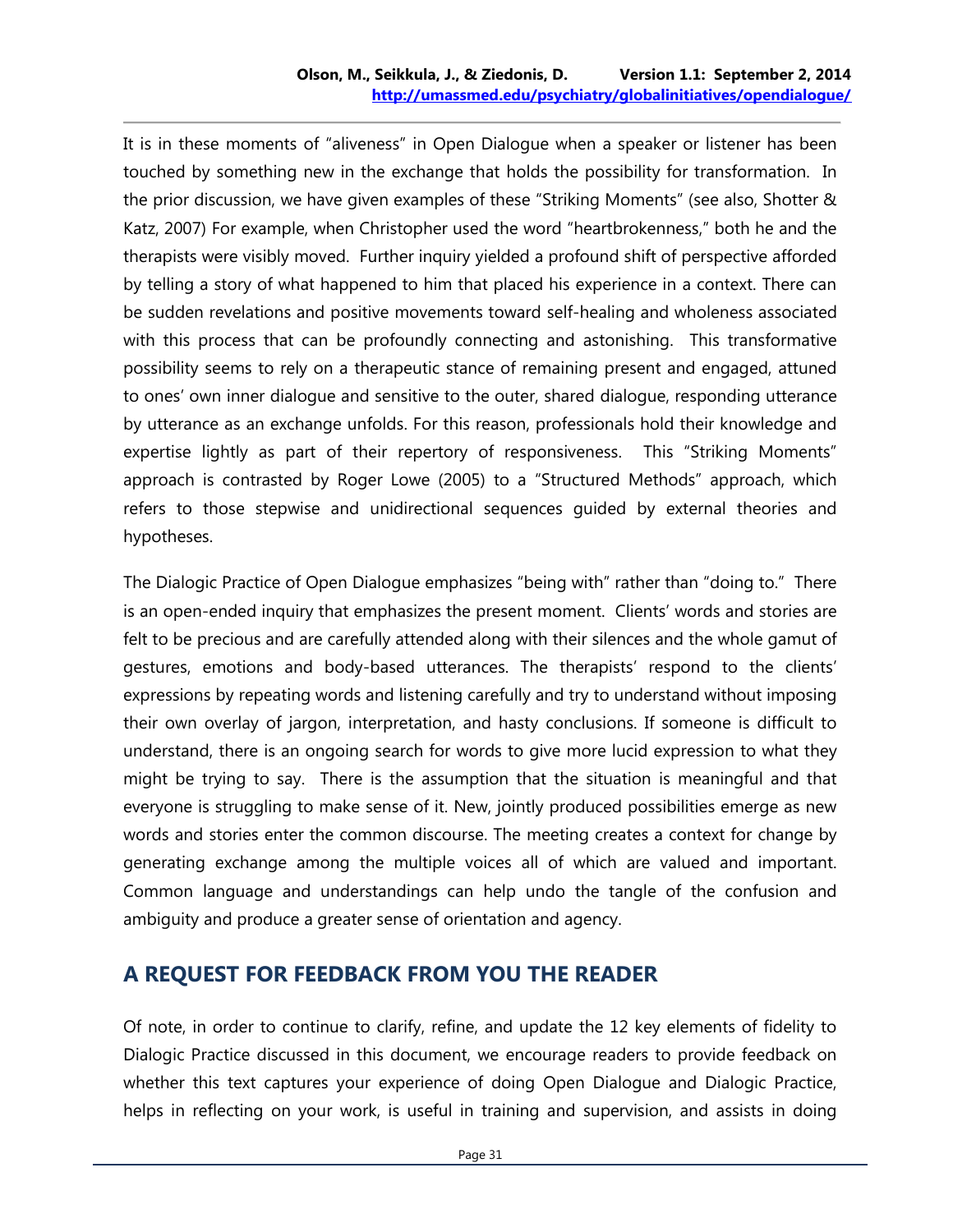research. We see this text as a living document. Future studies of the reliability and validity of the "The Key Elements of Dialogic Practice in Open Dialogue: Fidelity Criteria" are needed and forthcoming. Please email us and share your comments at: [Dialogic.Practice@umassmed.edu.](mailto:Dialogical.Practice@umassmed.edu)

Thanks – Mary, Jaakko, and Doug September 2, 2014

#### **ACKNOWLEDGMENTS**

We would like to express our gratitude to the families from whom we have learned so much. We thank them for their permission to describe examples from our work together. We have altered theses examples to protect confidentiality and remove any identifying information. We also want to thank our colleagues for their invaluable feedback: Jukka Aaltonen, Volkmar Aderhold, Magnus Hald, Lynn Hoffman, Peter Rober, Markku Sutela, and the UMass Medical School research group, including Daniel Breuslin, Nancy Bryatt, Robert Clyman, Jon Delman, Daniel Fisher, Christopher Gordon, Stephanie Rodrigues, and Makenzie Tonelli.

#### **REFERENCES**

Aaltonen, J., Seikkula, J., & Lehtinen, K. (2011). Comprehensive open-dialogue approach I: Developing a comprehensive culture of need-adapted approach in a psychiatric public health catchment area in Western Lapland Project. *Psychosis*, 3, 179-191.

Alanen, Y. (1997). *Schizophrenia: its origins and need-adapted treatment*. London: Karnac.

Andersen, T. (1991). *The reflecting team: Dialogues and dialogues and dialogues*. New York: Norton.

Boscolo, L., Cecchin, G., Hoffman, L., & Penn, P. (1987). *Milan systemic family therapy: Conversations in theory and practice*. New York: Basic Books.

Hald, M. (2013). The treatment web. *Presentation at the International Meeting for the Treatment of Psychosis Network*. Tromso: Norway.

Hoffman, L. (2007). The art of "withness." In H. Andersen and D. Gehart [Eds.], Collaborative *therapy: Relationships and conversations that make a difference*. New York: Routledge.

Lowe, R. (2005). Structured methods and striking moments: Using question sequences in "living" ways. *Family Process*, 44, 65-75.